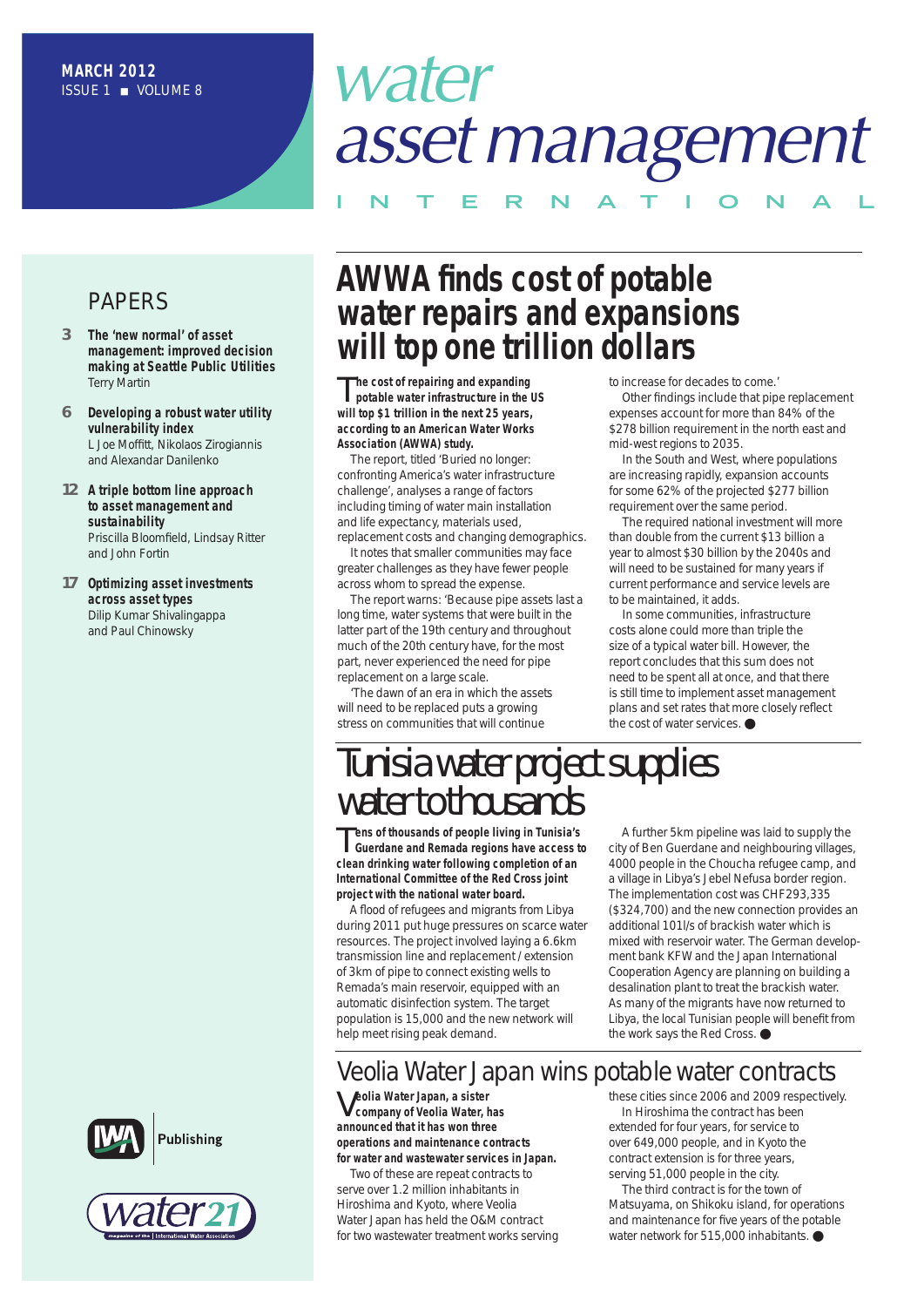#### **NEWS**

#### EDITORIAL

#### **Editors**

Dr John Bridgeman j.bridgeman@bham.ac.uk

Professor Stewart Burn Stewart.Burn@csiro.au

Mr Duncan Rose Duncan.Rose@ghd.com

Mr Scott Haskins Scott.Haskins@CH2M.com

**Water Asset Management International is an international newsletter on asset management in water and wastewater utilities. The focus of the newsletter is on the strategic aspects of this developing field, providing utilities with international perspectives on infrastructure planning and maintenance as they seek to deliver cost-effective services to their customers.**

Instructions for authors are available at: www.iwaponline.com/wami/default.htm

Papers for consideration should be submitted to the editors or to:

Catherine Fitzpatrick Publishing Assistant cfitzpatrick@iwap.co.uk

#### PUBLISHING

**Associate Publisher** Keith Hayward khayward@iwap.co.uk

**Publisher** Michael Dunn

Water Asset Management International is published four times a year (March, June, April, December) by IWA Publishing. Statements made do not represent the views of the International Water Association or its Governing Board.

#### **IWA Publishing Alliance House, 12, Caxton Street,**

**London SW1H 0QS, UK** Tel: +44 (0)20 7654 5500 Fax: +44 (0)20 7654 5555 Email: publications@iwap.co.uk Web: www.iwapublishing.com

#### SUBSCRIPTIONS

Water Asset Management International is available as either a print or an online subscription.

2012 price (4 issues): £241 / €363 / \$480 (IWA members: £197 / €296 / \$375)

#### **Contact**

Portland Customer Services Commerce Way, Colchester, CO2 8HP, UK Fax: +44 (0)1206 79331 Email: sales@portlandpress.com

**Or visit:** www.iwaponline.com/ wami/subscriptions.htm

**Design & print** Original design: John Berbuto Printed by Hobbs The Printers, UK

ISSN (print): 1814-5434 ISSN (online): 1814-5442

© IWA Publishing 2012

## *Data shows clear link between lack of watsan and infant deaths*

I **Health, researchers at Japan's UN University n a paper published in the journal Environmental and Canada's McMaster University analysed data on access to safe water and adequate sanitation across 193 countries, concluding, using regression analysis techniques to filter out other variables, that countries ranked in the bottom 25% in terms of safe water had about 4.7 more deaths per 1000 children under five compared to countries in the top 25%.**

Likewise, when judged on access to adequate sanitation, countries in the bottom 25% tier had around 6.6 more deaths per 1000 children under five compared to countries in the top 25% tier. Equating safe water provision and maternal death rates (within a year of childbirth), the paper says the odds of dying increase 42% from the top tier of countries to each subsequent lower tier; with the odds relating to inadequate sanitation rising 48% per tier.

Speaking to *WAMI*, June Cheng, lead author of the paper, said: 'The most significant point from this research is that access to water and sanitation on a country level are independent contributors to infant, child, and maternal mortality. Access to water and sanitation are two basic human needs. Until 100% of the world has such access, I would hesitate to say there has been enough emphasis placed on these two areas. Another important point relating to the MDGs (Millennium Development Goals) is that water and sanitation (MDG 7), rather than being separate from child and maternal mortality (MDG 4, 5), should be seen as inter-related goals.' ● CF

## Seychelles receives funding for water and wastewater improvements

T**he European Investment Bank (EIB) is providing** €**27 million (\$35 million) for an investment programme to secure potable water and wastewater provision in the Seychelles, which is currently threatened by irregular rainfall and increasingly long dry periods.**

There are planned upgrades to the island's water, as well as new sewer facilities and measures to reduce water loss.

The Seychelles water and sanitation programme will help the Seychelles Public Utilities Corporation to alleviate water shortages by renewing and expanding the water supply on the three main islands to reduce water loss, improve energy efficiency and increase resilience to climate change and less predictable rainfall patterns. Upgrading existing wastewater facilities on Mahé

### *Aqualia jv to manage Abu Dhabi's wastewater*

A**qualia jv, the water management subsidiary of global infrastructure, services and energy provider FCC, has been awarded a contract to manage the sewage and water treatment system in eastern Abu Dhabi. The seven-year contract is worth** €**76.3 million (\$102 million).**

The contract includes the operation and maintenance of more than 2400km of sewers, 68 wastewater pumping stations and 19 wastewater treatment plants in the city of Al Ain (in eastern Abu Dhabi, on the border with Oman) and the surrounding areas.

Aqualia has been operating for months in the capital of Saudi Arabia, where it is implementing and executing a project to search for and repair leaks in Riyadh's water network, to increase the network's efficiency. ● and building new sanitation infrastructure on La Digue will reduce the risk of contaminating groundwater used for drinking water. The scheme will also contribute to improving environmental and natural disaster risk management, and overall water management.

Specific projects to benefit from the programme include an extensive programme to reduce non-revenue water, including both technical and commercial losses, increase the capacity of four existing desalination plants on Mahé, La Digue and Praslin, improve the Hermitage and Cascade water treatment plants, provide a first time sewerage system in La Digue and extend the Mahé sewerage network. The water network will also be rationalised to improve pressure management and reduce leakages. ●

### SIPOS actuators to control Portuguese water system

#### E**lectric actuators from SIPOS Aktorik have been installed at a major water system in Portugal.**

Chosen for their ability to prevent water hammer, says the company, the actuators feature variable speed control to prevent the generation of damaging hydraulic forces.

Following successful testing by Empresa Portuguesa das Águas Livres (EPAL), a first batch of 18 SIPOS 5 Flash actuators has been purchased. More actuators will be ordered during 2012 for a number of feeder lines.

The SIPOS' actuation solution provides valve automation technology for the extensive Castelo de Bode reservoir scheme, which extends over 2100km from its source to the city of Lisbon. ●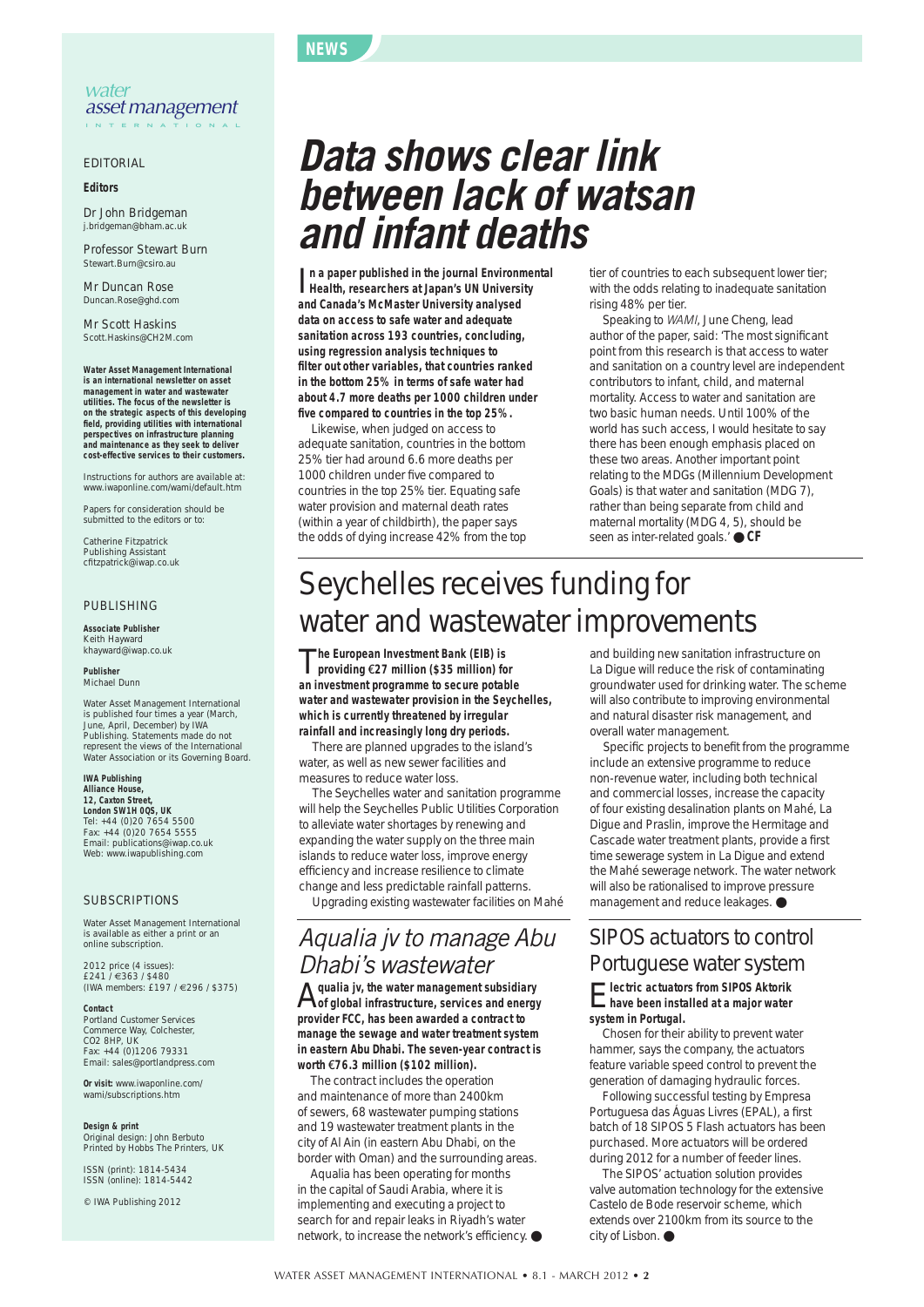## **The 'new normal' of asset management: improved decision making at Seattle Public Utilities**

The US utility Seattle Public Utilities (SPU) has built up an asset management programme that focuses on value of money to the customer and capital improvement plan decision making, which is developing into a 'new normal' of providing services in a more constrained economic climate. Terry Martin discusses SPU's strategy for the cost effective management of its assets, and how this is integrated into the utility's overall management.

S**eattle Public Utilities (SPU) is <sup>a</sup> municipal utility owned by the City of Seattle,Washington, US, and funded entirely by the rates paid for its services. SPU provides drinking water (both wholesale and retail) to a population of approximately 1.4 million people located within the greater Seattle metropolitan area and also provides retail wastewater, drainage, and solid waste services to roughly 650,000 customers within the City of Seattle itself.**

SPU began its formal asset management programme in 2002, largely by adopting the 'Australian approach'. Simply put, this method applies principles that would more likely be seen in a private business environment than a traditional USbased water utility.Such principles are centred on value to the customer, effective risk management,and benefit / cost analysis.

Implementation of an asset management programme was meant to serve several purposes.The main initial goal was to create a higher degree of transparency and analytical rigour around capital-based business decisions.Although progress soon began regarding optimizing operations and maintenance (O&M) activities as well as developing strategic asset management plans (SAMPs),a conscious choice was made to begin with capital improvement plan (CIP) decision making because this was the easiest path to some big 'early wins'. Virtually all large capital decisions now require written business cases,

including individual economic analysis, and are reviewed by executive management before approval.

Additional goals of asset management at SPU have been to:

• Deliver essential services with the

- least cost to the ratepayer • Create accountability to ratepayers, the mayor, the city council, and state and federal regulators
- Achieve effective and efficient resource management
- Make deliberate decisions in a transparent manner, fully informed by financial, environmental,and social (i.e.'triple bottom line') life-cycle costs and benefits

#### **Results to date**

Some of the most compelling results of SPU's asset management programme can be seen by comparing rate projections prior to the implementation of asset management in 2002 with the actual costs and rates that have resulted since then.



Acting Director of Asset Management & Economics Services at Seattle Public Utilities. Email: terry.martin@seattle.gov

© IWA Publishing 2012

Utility rates have been reduced in comparison to earlier planned levels. Early on in 2002, before implementation of asset management,SPU projected 2004,2007,and 2010 rates in its four lines of business.These rates were then predicted again two years later. The utility experienced a reduction of between \$6 and \$13 per household for combined rates for each of the predicted years.Impressive results such as this created a mindset that continues to this day.Besides reducing costs,asset management-based decision making has also led to increased value. Below are a several notable business case decisions (out of a catalogue now numbering almost 500) relating directly to the success of SPU's asset management programme:

• Watershed Bridge Replacement Programme – a significantly altered bridge replacement strategy in SPU's Cedar River watershed, saving over \$8 million initially and using existing department staff



*Figure 1* **Growth in Seattle's metropolitan population and corresponding water consumption (1975-2010)**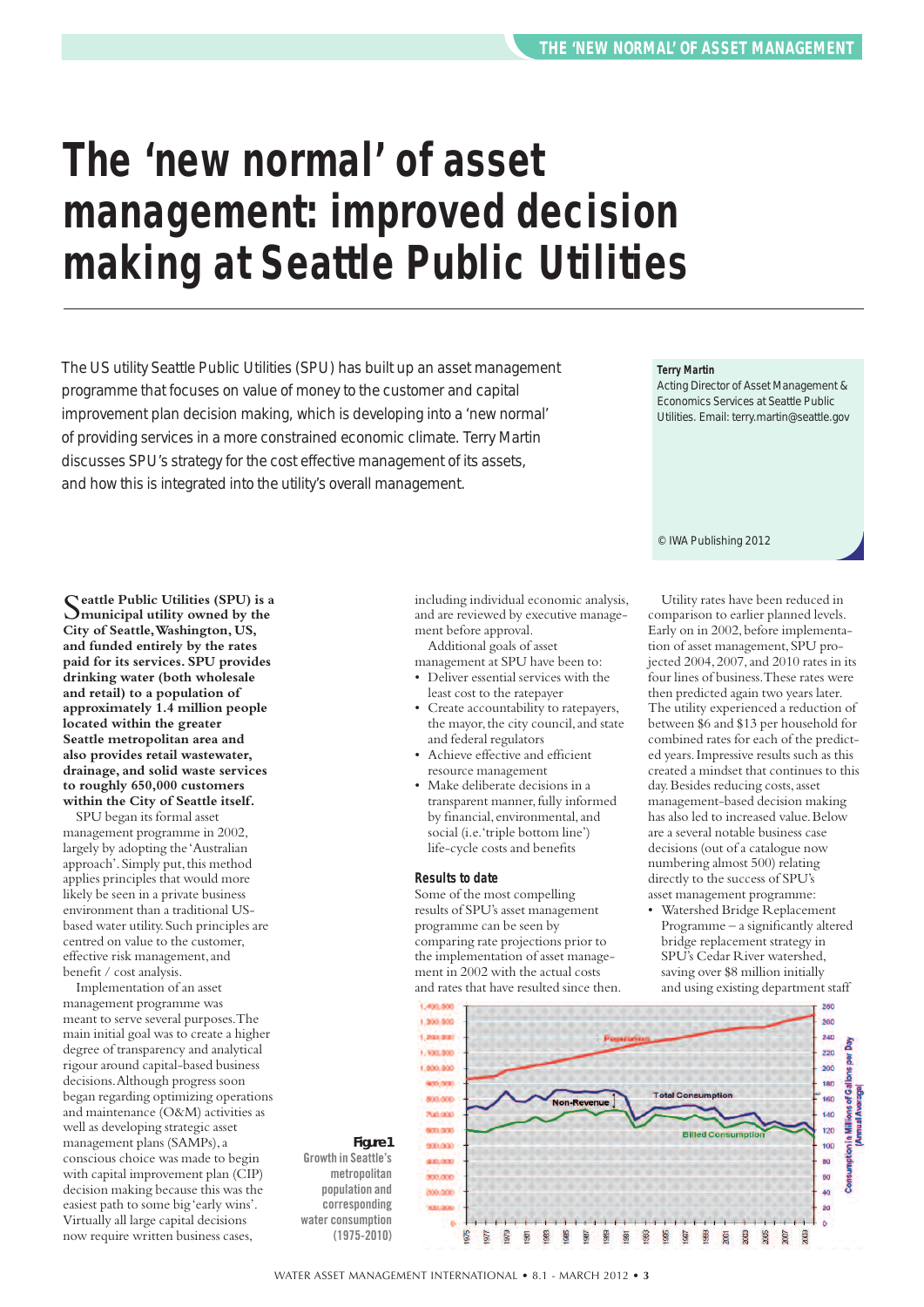

*Figure 2* **SPU drinking water business**  $CIP$  (blue) vs. **annual debt service (red)**

**(1985-2030).**

#### **Declining potable water demand**

Yet another recent challenge has been the consistent decline of water demand.This reduced water use has had the effect of placing further pressure on raising water (and wastewater) rates.As can be seen from Figure 1,SPU's total potable water demand has steadily declined over the last two decades while the population served has correspondingly increased.

While in recent years reduced per capita water demand has not been uncommon in the NorthAmerican water sector,SPU's decrease has been particularly pronounced.Primary reasons for this have been an extremely successful water conservation programme combined with plumbing code changes (leading to the installation of more water-miserly fixtures and appliances).Two other reasons, much more minor in proportion than those above but SPU-specific,are permanently altered water usage habits produced by a water curtailment in 1992 (see dip in Figure 1 that never returns to its previous height) and reduced evaporation loss from the covering of SPU's open air distribution reservoirs.

#### **Capital expenditure funding**

Due in large part to the aforementioned'once a generation' capital expenditures borne by the drinking water fund in the 1990s and early 2000s this line of business is facing a heavily debt-laden future (see Figure 2).In fact,annual debt service has increased almost 20-fold since 1985,is currently rising,and will continue to grow well into the 2020s, even with limited further capital expenditure.

It is also worth noting that the current economic downturn has resulted in deteriorating financial conditions such that, in some cases, rate increases may be justified simply to insure that a low interest rate on borrowing can continue.

#### **Fast forward to 2012 and enter the 'new normal'**

Given the aforementioned trends, it is absolutely imperative that SPU places even more emphasis than ever on tough decision making that is commensurate with the 'new normal' economic circumstances with which we are now faced.In many ways SPU's situation is not unique in the US water industry at the current time. A recent 'Circle of Blue' article<sup>1</sup> reported that'in the last year the price of water in 30 US metropolitan areas has increased an average of 9.4% for residential customers with medium consumption levels.'

To this end SPU is further institutionalizing smart decision making and

rather than contractors to build new bridges.

- Morse Lake Pumping Plant business case analysis served to select an option costing approximately \$35 million less than the option that otherwise would have been constructed.
- Reliability-centred maintenance (RCM) – this analysis was used to fundamentally change the methods by which SPU's 68 wastewater pump stations are operated and maintained.RCM has resulted in a significant reduction in sewer overflows while simultaneously reducing maintenance costs.
- Street sweeping for water quality a business case analysis showed that street sweeping is more cost effective at reducing stormwater pollutants than available capital-based alternatives.SPU's on-going analysis in this field is one of the first of its kind.
- Water main replacement decision model – a data-driven approach to replacing water mains based on economic end of life rather than end of design life.Usage of the model has likely resulted in millions of dollars of savings to SPU's customers by replacing water pipes based on failure-related information rather than theoretical design life.

#### **A history of spending driven largely by external forces… and a future that might look the same**

SPU's immediate pre-asset management period can best be described as one of increasing reliance on debt, intensified use of cash reserves,and weakening debt service coverage.Like many US utilities, SPU's spending, and CIP expenditures in particular, had been driven to a large degree by externally-imposed constraints.

Looking back, this particularly affected the drinking water side of business.SPU was required to build two new expensive water treatment plants in the early 2000s (theTolt water filtration plant was completed in 2000 for \$101 million capital cost and the Cedar water treatment facility was finished in 2004 for \$80 million capital cost) to meet federal regulatory drinking water requirements.Additionally,in the late 1990s SPU embarked on a long-term programme to cover all open air distribution reservoirs to meet state department of health regulations. This programme has consisted of covering ten such reservoirs at an overall cost of approximately \$150 million.

Looking forward, the wastewater side of business now faces many of the same challenges that the drinking water side faced more than a decade ago.SPU is just beginning to embark on a long-term combined sewer overflow (CSO) programme that is estimated to cost approximately \$500 million in capital funding to complete. Additionally,ratepayers in the greater Seattle metropolitan area will also be funding a similar and parallel programme, being carried out by the region's wastewater wholesaling agency (King County) that is estimated to cost approximately \$700 million during the same time period.

Add to this mix millions of dollars worth of post-9/11 security-related CIP improvements as well as the usual costs of operating and maintaining large networks of aging pipes and pumps,and it is not hard to see how funding requests have quickly added up.



WATER ASSET MANAGEMENT INTERNATIONAL • 8.1 - MARCH 2012 • **4**

*Figure 3* **Stage gates and the project development cycle at SPU.**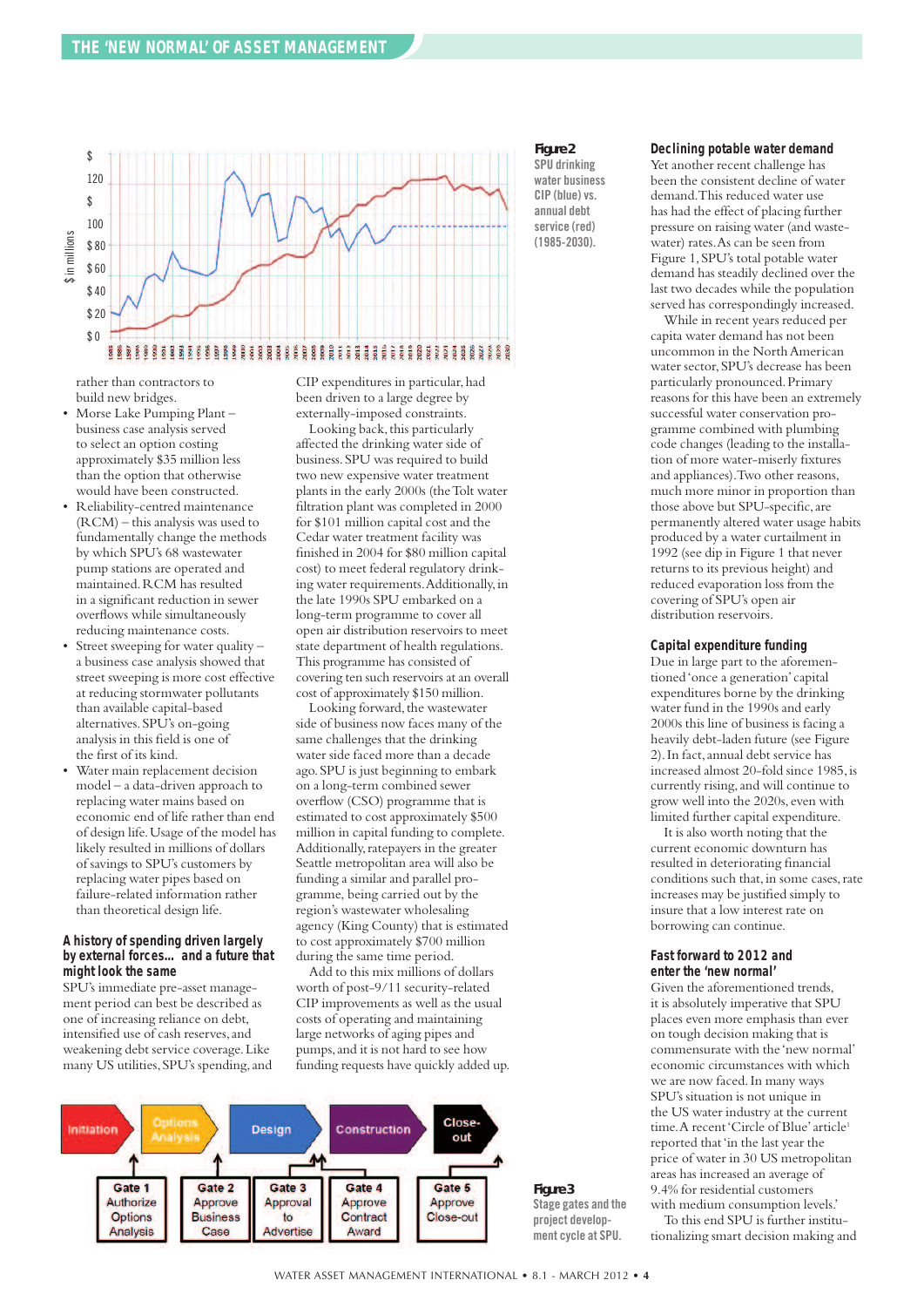seeking cost effective results.The following are some notable examples of the new mindset facing the utility.

#### $Continued cost effective rehabilitation$ *and replacementofexisting and aging infrastructure*

SPU continues to utilize data-driven decision models to operate assets with cost effectiveness and economic end of life principles in mind.The organization has chosen to use such models, rather than merely replacing assets when they are 'old'or have reached the end of an arbitrary design life.SPU routinely assesses the condition of its highest value assets, particularly high risk water and sewer pipes.The organization continues to observe relatively low failure rates by industry standards even though existing water and sewer assets are comparatively old relative to SPU's NorthAmerican peer utilities.

#### *Improved capital and O&M prioritization*

SPU will soon be submitting multiyear rate package proposals to the city council for three of its four lines of business.Expectations are that the council will be considerably less accepting than ever of approving rate increase proposals without thorough justification, and even then such requests may not be politically palatable. In anticipation of these circumstances, SPU has taken an approach to prioritization that is markedly different and more rigorous than previous efforts. Making tough, data-based decisions with scarce resources is being emphasized more than ever.Subject matter experts have been systematically brought together to score virtually all projects, programmes, and O&M activities.This in turn has enabled the development of fully explainable ordinal rankings for these items based on agreed upon scoring criteria. Multiple rate path scenarios will soon be applied to these ordinal rankings (across all business areas) to develop fully transparent CIP and O&M packages.This is a notable shift from previous rate proposal efforts where rate packages were often seen as opaque and difficult to explain to inquisitive council members.

#### *Working* with *regulators* to  $obtain cost effective results$

SPU is currently in on-going negotiations with the US Environmental Protection Agency (EPA) in regards to reaching an acceptable number of annual system-wide sanitary sewer overflows (SSOs) and combined sewer overflows (CSOs).While many utilities are faced with high numbers of SSOs (and associated expensive and highly prescribed mandates to reduce these SSOs) the adaptive management-style

asset management approach applied by SPU ('The right work, at the right time,at the right cost') could pay huge dividends.Due to this approach SPU appears to already be in the 'high performing band'of wastewater utilities (defined as experiencing less than four SSOs per hundred miles per year) and as such the EPA and the Federal Department of Justice are likely to accept SPU's performance-based and detailed strategy in lieu of a highly prescribed and externally-imposed future capital and O&M plan.This is extremely unusual in the US utility industry and is a testament to SPU's record and programme which has been focused on achieving cost effective results.SPU's SSO strategy to date has included dynamic risk-based scheduling, optimization of sewer pipe cleaning frequency,proactively locating sewer pipes requiring cleaning, increased emphasis on fats,oil, and grease (FOG) removal,and largely refocusing the CCTV inspection programme specifically on SSO reduction.

#### *Defer new watersupplysources and seek new customers*

SPU is in a somewhat unique situation currently.The utility appears to have near-term excess supplies of potable water (due in large part to the steadily declining demand discussed earlier). However, the department still must operate and maintain an extensive and capital intensive supply, treatment, transmission,and distribution system. One could argue that this is both a fortuitous windfall benefit (plenty of water) but also an evolving major financial challenge (less revenue with which to manage the system). Until recently it was thought that new sources of raw water supply would be needed,and fairly soon.It now appears that this concern can be delayed for at least a decade and perhaps much longer, even though SPU's service area population continues to grow. Conversely,this newly achieved supply 'cushion'will allow,and perhaps even encourage, the utility to proactively seek new and alternative sources of revenue.This is just another example of the 'new normal'need to solve different and novel challenges.

#### *Value analysis and value engineering*

SPU began a formal value engineering (VE) programme in 2009.Early results have been effective, and in response the organization has recently instituted a value analysis (VA) programme as well. Any project estimated to have a lifecycle cost in excess of \$5 million will now be subjected to both aVA study (a formalized third party options analysis workshop including in-depth

risk analysis) and aVE study (a formalized third party workshop at the 30% design stage) to increase value and / or reduce costs.SPU'sVE workshops to date have shown remarkable return on investment and are considered a successful new aspect of the organization's asset management philosophy.

#### *Innovativecontracting*

While perhaps not technically viewed as an asset management-centric activity,it is worth mentioning that SPU,which has historically been an enthusiastic proponent of alternative contracting methodologies,has recently made the conscious decision to use alternative contracting to an even greater extent.This has been partly driven by the success of SPU's two aforementioned water treatment plants, both of which were initiated as long-term design-build-operate projects in the early 2000s and continue to consistently meet water quality targets at low cost.Additionally,SPU is preparing to embark on multiple large wastewater,solid waste,and drinking water CIP projects using the general contractor / construction manager contracting methodology.If past results are any indication it is felt that using these alternative contracting methods, which engage contractors at an early design stage to help achieve improved constructability and lower costs,will provide enhanced value to SPU and its ratepayers.

#### *Development and implementation of*

*a stage gates project managementsystem* Improving project delivery is a key initiative for SPU.In the department's on-going efforts to deliver projects in a timely and effective manner,SPU has recently expanded its asset management decision making model to include governance decision'stage gates'at key points in the planning, design, construction,and close-out phases of projects.Our research has shown that approximately 85% of Fortune 500 companies use such a project management system,however its use is still uncommon within the public utility sector in the US.Stage gates,another example of an idea that SPU has learned from the Australian utility sector in general and the Hunter Water Corporation in particular, is a system of check points that provide executive leadership with key information to help make fully informed decisions.Figure 3 shows the locations of the gates in the project development lifecycle at SPU. Implementation of stage gates

at SPU has:

• Created greater coordination and efficiency as projects move through the five decision checkpoints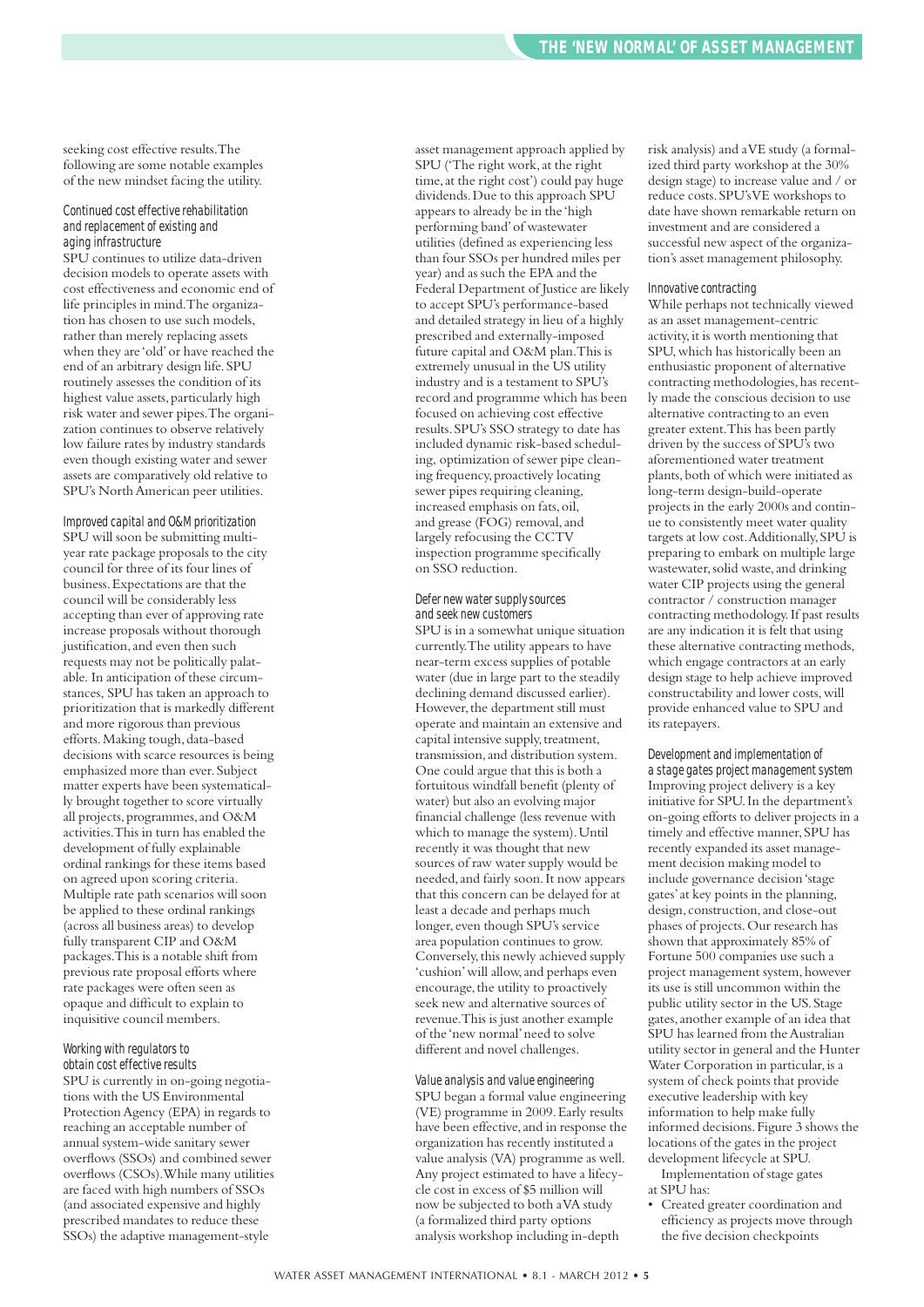- Improved project delivery and asset management by ensuring that the criteria of each'gate'are met before moving to the next gate
- Ensured that SPU develops and delivers capital projects using a clear and transparent decision making process
- Continued to ensure that triple bottom line (financial,social and environmental) factors are a part of all decision making

#### *O&Mplanning and productivityimprovements*

This is the next frontier of SPU's asset management programme.As discussed earlier a conscious decision was made in the early 2000s to focus on capital decisions first because they could provide solid'early wins'.Conversely, SPU will soon be placing increased emphasis on outcome-based O&M planning, as well as crew scheduling, deployment, and productivity. Such efforts have been difficult and inconsistent to date, often due to incomplete data, less than perfect communication of common goals,and SPU's highly unionized environment.However,we now feel that the time is right for the more nuanced type of effort that this will require.

#### **Asset management – good business sense for the 'new normal' and beyond**

In the end one could argue that successful asset management is simply the ability of an organization to make high quality, data-based business decisions.We have found that the foundation of such a programme involves creating optimal value to the customer, using triple bottom line principles wherever possible, leveraging benefit / cost analysis and risk management in significant business decisions, and creating a 'challenge' work environment where asking hard questions and having difficult conversations is the norm.While implementing a wide array of analytical tools is undoubtedly of great value, our experience has shown that the greatest tool of all is a workplace environment where questioning business as usual is encouraged and commonplace.Since our current 'new normal' situation of relative economic hardship does not appear to be ending any time soon it could be that others, as we have, will find the terms'asset management'and 'good business sense'synonymous and use them to make the best decisions possible for their ratepayers in the challenging years to come. ●

#### **Note**

*1Walton,B (2011),The Price ofWater 2011: Prices Rise anAverage of 9 Percent in Major US Cities.Circle of Blue (www.circleofblue.org).*

# **Developing a robust water utility vulnerability index**

A water utility vulnerability index is used to predict the future performance of a utility, but changing conditions can lead to misspecified data that no longer accurately reflects the future. A promising approach

to improving the accuracy of a water utility vulnerability index in the face of such uncertainty can be based on enhancing the robustness of the index to changing

#### **L Joe Moffitt**

Department of Resource Economics, University of Massachusetts, US. Email: moffitt@isenberg.umass.edu

#### **Nikolaos Zirogiannis**

Department of Resource Economics, University of Massachusetts, US. Email: nzirogia@som.umass.edu

#### **Alexandar Danilenko**

The World Bank, Washington DC, US. Email: adanilenko@worldbank.org

© IWA Publishing 2012

conditions. In this article, L Joe Moffitt, Nikolaos Zirogiannis and Alexandar Danilenko leverage info-gap decision theory in pursuit of a robust water utility vulnerability index.

A**water utility vulnerability index (WUVI) is an aggregation of individual variables to provide an easily understood and communicable prediction of a water utility's future. Early detection of future problems can give lead time to avert crises. Unfortunately, conditions and relationships can, and often do change,so that an index describing current and historical data may become misspecified and unable to predict the future with sufficient accuracy to have value. Many regard the misspecification resulting from reliance on historical data in a dynamic environment as the main problem in any predictive activity.**

Development of aWUVI that can accommodate an uncertain future is believed to be especially significant in the case of water utilities due to the potential,and largely unknown,

impacts of climate change.The latter may yield unprecedented challenges to management and highlights the desirability of a good early warning system based on an index.A promising approach to improving the accuracy of aWUVI in the face of such uncertainty can be based on enhancing the robustness of the index to changing conditions.

#### **Conceptual framework**

Vulnerability can be defined generally as the degree to which a system is susceptible to,or unable to cope with, future adverse external stresses;i.e., liable to succumb to future stresses. Using this definition, vulnerability can be interpreted and regarded as the likelihood of a system failing to cope with future stresses.In the context of water utilities, vulnerability is inverse to future performance in the sense that a utility scoring highly on a vulnerability index will be a utility with a probable future performance problem.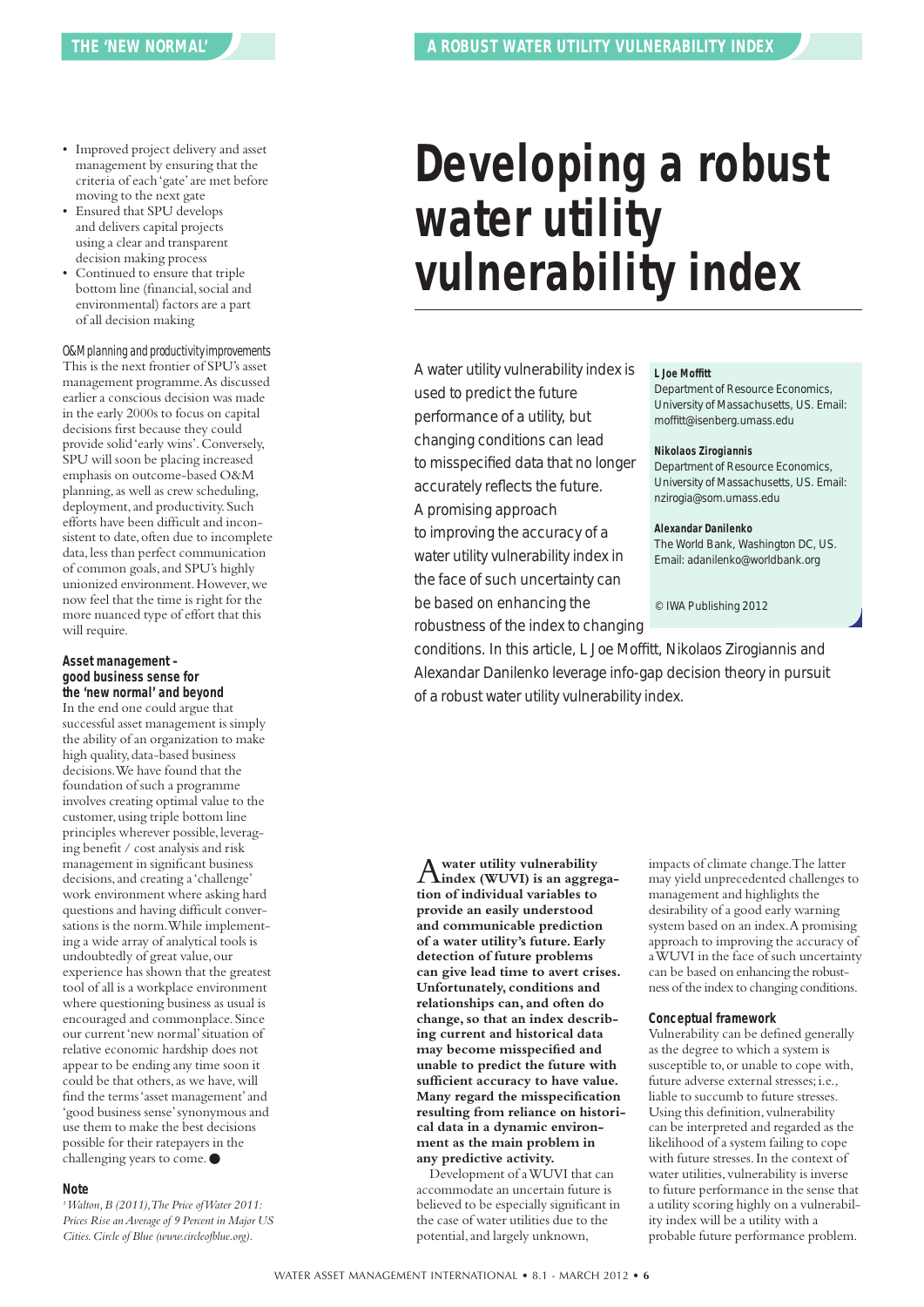Measurement of vulnerability is found across a number of subdisciplines of economics and a number of different measurement techniques have been used.A common approach to measuring vulnerability is the use of a composite indicator;i.e.,an aggregation of individual variables to provide an easily understood and communicable prediction of future performance. For example, in finance, there is a substantial literature on use of indices to measure credit default risk (see e.g.,Oral et al.1992;Easton and Rockerbie,1999;and earlier literature cited there) and a more recent literature on predicting hedge fund failure (e.g.,Liang and Park,2010 and literature cited there).In macroeconomics, measurement of the vulnerability of an entire economy to future recession has been pursued in several studies (see e.g., Estrella and Mishkin, 1998; Silvia et al. 2008).

In resource economics,measurement of vulnerability to natural resource supply interruptions has become popular, especially in regard to energy resources (see e.g., Gupta 2008; Gnansounou 2008;Cabalu 2010).

More recently, research in the economics of homeland security has pursued indices for use by policy officials in assessing the vulnerability of communities to disaster (see e.g., Cutter et al.2010 and literature cited there).A critical issue in constructing indices generally is the weighting scheme that is applied to the individual variables that are aggregated.The measurement of vulnerability via an index is,of course,no exception.

Subjective and / or ad hoc weighting schemes have been used but have been criticized for their subjectivity. Indices with a more objective basis have been pursued by using data analysis to assist in constructing an aggregate of the individual variables. With regard to a probabilistic interpretation of vulnerability,the analyses of vulnerability to recession conducted by Estrella and Mishkin (1998) and Silvia et al.(2008) in macroeconomics demonstrate an applicable approach based on probit analysis to estimate an optimal weighting of individual variables for use in index construction.

Our model and estimation method rely on several tenets.Our goal is to make clear our notion of a WUVI, the underlying nature of the vulnerability that we purport to estimate, the target audience that is envisioned to make use of theWUVI,and how our notion of theWUVI will be utilized by the target audience.All of these tenets lay a foundation for the model and estimation method.

First,we conceive of aWUVI as an estimated probability.The estimated

probability is that of a water utility experiencing what will be recognized by objective observers at a specified future time as a performance problem. Because many water projects involve a two-year planning horizon,we take the specified future time as two years into the future in the modelling and estimation.

Second, the underlying nature of the vulnerability is broadly defined to encompass a utility's operational, financial,and social performance. Hence,the performance of a utility is not only judged on operational and financial criteria,but also on how well the utility delivers services to the population, including the poor, in its service area.A team at theWorld Bank devised a set of criteria that is a first attempt to measure how utilities are doing that is not focused entirely on financial and operational performance (van den Berg and Danilenko (2010)).

This team developed an overall measure of a water utility's health known as itsAPGAR score.The APGAR score is an index that assesses the overall health of a utility.The performance of a utility with an APGAR score less than or equal to 3.7 is classified as critically low.With this perspective,a performance problem can arise from various issues including water supply coverage; sewer coverage; non-revenue water;affordability of water and wastewater services; collection period;and operating cost coverage ratio.The concept of aWUVI that we pursue is the probability of an overall service problem as measured by such a lowAPGAR score.Hence,our conception of aWUVI is an index that estimates the probability of a performance problem,according to one or more of these criteria,two years into the future. We envision, in standard economics terminology but without explicit specification,a structural model of a water utility including its financial and service components.Our notion of vulnerability is a probability based on,again in an economist's terminology,the reduced form of the structural model.

Third, the reason for estimating a WUVI is to provide utility managers and policy officials with an early indication of a future performance problem.Our approach to estimation places emphasis on accurate prediction within the sample observations as measured by goodness of fit.In this regard,it is recognized throughout our modelling and estimation that any formulation of aWUVI will represent an approximation to a true but perhaps unknowable predictive model.For example, the latter may involve enumerable variables and exotic functional relationships which could

never be precisely estimated under any circumstances.Our approach is focused squarely on arriving at aWUVI,which will provide useful information in practical application while recognizing that there will always be approximations involved.

Fourth, our conceptualization of a WUVI is as an early warning device rather than an'actionable'index.By this,we mean that a high value of the WUVI is a symptom of a possible future problem but does not indicate the specifics of the future problem. Hence,we envision that managers and policy makers would treat a high value of theWUVI as an indication that further diagnostics are desirable to determine the issues faced by a particular utility and to formulate potential remedies. From this perspective, the estimatedWUVI is similar in character to many indicators already in use in other fields, most notably, the life sciences.For example,body temperature removed from the norm in humans and animals is not'actionable' in itself,but rather is an indication that some further testing and evaluation is needed to identify the source of the abnormality and appropriate actions. This type of indication corresponds precisely to our notion of aWUVI.In addition,we envisage the construction of theWUVI as statistical in nature.We seek to detect statistical relationships that have, in the past, foreshadowed future water utility vulnerability regardless of whether or not the underlying complexity can be subjected to a detailed logical analysis.Such detection of patterns purely for forecasting purposes is evident in many fields ranging from security analysis to meteorology and we also adopt this perspective.

#### **Probit analysis with goodness of fit for model selection**

An overview of the probit analysis with model selection is as follows. The analysis posits that a latent variable, determining a water utility's ability to cope at a future time, denoted  $Y^*$ , can be expressed as a linear function of other variables, X (a vector),at present and past times, with an additive, normally distributed error,U.The variable *Y*\* is not directly observable but rather an indicator variable,Y,is observed and indicates the sign of *Y*\*.Statistical inference is applied to observed values of the variables to enable estimation of the unknown parameters in the linear function.

Estimation of theWUVI via the method of maximum likelihood and evaluation of the index can be described in more detail using the following notation: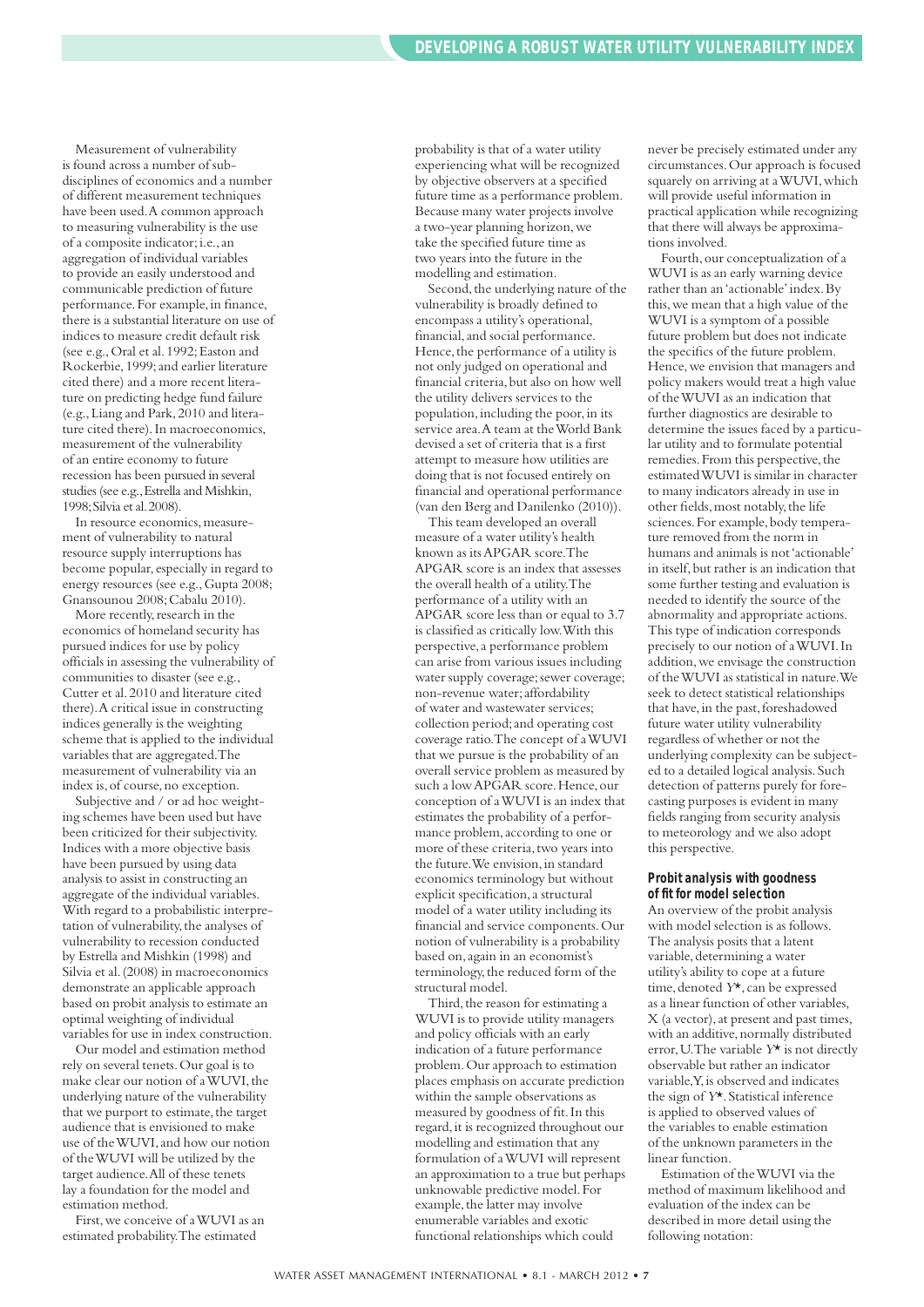Let i denote a water utility, t denote a year,and j denote a variable believed to be a potentially relevant predictor of failure of a water utility. Hence:

 $X_{\text{iit}}$  = water utility *i*'s jth indicator variable during year t

 $X = a$  matrix where each row shows the indicators for water utility i during year t

 $Y^*$ <sub>it+</sub> $_k$  = water utility *i*'s ability to cope with stresses during year  $t + k$ 

 $= \beta_0 + \sum_{l=0}^{L} \beta_{1l} X_{i1t-l} + \sum_{l=0}^{L} \beta_{2l} X_{i2t-l}$  $+\cdots \Sigma_{l=0}^L \beta_{Jl} X_{iJt-l} + U_{it}$  where  $U_{it} \sim$  $N(0,1)$  $L$   $R$   $\cdot$   $X$   $\cdot$   $\cdot$   $+$   $\Sigma^L$ *L*

 $Y_{it}$  = an indicator of water utility i's (unobserved) ability to cope with stresses during year t ( $Y_{it} = 0$  means water utility i coped with all stresses during year t, while  $Y_{it} = 1$  means water utility i was unable to cope with at least one stress during year t); hence,  $Y_{it} = 1$ ; if  $Y^*_{it} > 0$  and  $= 0$ , otherwise. Lagged values of the predictive variables up to L years are permitted as shown.In matrix notation:

 $Y = a$  vector where each row indicates whether water utility i was able to cope during year t

Given observed values,  $Y_{it}$  and  $X_{ijt}$ , estimation of  $\beta = [\beta_0 \beta_1 \dots \beta_l]'$  can proceed via the method of maximum likelihood where the log-likelihood function, lnL, is given by:

1nL(β) =  $\Sigma_{it}$  <sub>→ Yit=1</sub> 1n $\phi(X_{it}|\beta)$  +  $\Sigma$ <sub>it ∋ Yit=0</sub> (1 - 1nφ( $X$ <sub>it</sub>'β))

where  $\phi$  is the cumulative distribution function of the standard normal probability distribution.

Maximizing lnL over the parameters provides maximum likelihood estimates of the optimal weights conditional on the set of variables (the js) included as index components. The maximum likelihood estimator of weights assigned to a set of individual variables is a best weighting for a particular set of variables.The best composition of individual variables in an index needs to be determined. There are  $2^{J+1}$  - 1 possible sets of index components.A goodness of fit criterion for model selection can be applied to identify the best index composition and associated weights.

Determination of the optimal variables and associated weights for the WUVI can be done via goodness of fit as a model selection criterion.In general, the model selection problem is one of choosing a probability density function,*f* ,to characterize a random variable, Y, when any of the models  $f^{k}(Y, \theta)$   $\beta_k$ ) with parameter vector  $\beta_k$ , k = 1, 2,  $\ldots$ ,  $2^{J+1}$  – 1 is possible.

Because we estimate the probit model using the method of maximum likelihood, we view the value of the likelihood function as a fundamental criterion for evaluating and comparing models. In this regard, the most popular model selection criterion is that developed byAkaike and subsequent refinements of it (Akaike 1973; Cavanaugh 1999).TheAkaike information criterion (AIC) is a widely known and extensively used tool for statistical model selection.TheAIC serves as an asymptotically unbiased estimator of a measure of divergence between the true model and a fitted model.TheAkaike criterion does not presume that the true model is among the K models under consideration.The criterion is to choose the model which solves:

#### $k^*$  = arg min AIC<sup>k</sup> ( $\beta_k$ ,  $n_k$ ) k

where AIC<sup>k</sup>  $(\beta_k, n_k) = -2 \ln L^k(X, \hat{\beta}_k)$  $+2n_k, 1nL_k(\mathbf{X}, \mathbf{\beta}_k)$  is the maximized loglikelihood function of model k, and  $n_k$ is the dimension of  $\beta_k$ . Denote the solution to this problem as *k*\*.Using AIC,only the relative fitness of competing models is used to select a model.

Vulnerability of water utility i is estimated by  $\phi(x'\hat{\beta}_{k*})$  where x is a vector of values of the variables associated with model k\*.Hence, given the parameter estimates,  $\hat{\beta}_{k^\star\!\star}$ the value of theWUVI can be easily determined.

#### **Data and baseline estimates**

The International Benchmarking Network forWater and Sanitation Utilities (IBNET) is an online database containing annual observations on many indicators for more than 3000 water utilities in 85 countries (IBNET 2010).Many of the indicators reported in IBNET may be used in assessing the current performance as well as the vulnerability of water utilities.For example, using these data, a team at the World Bank (see van den Berg and Danilenko (2010)) devised a set of criteria that constituted a first attempt to measure the current performance of a water utility using financial,operational, and social criteria.

A formula for aWUVI was first estimated using the conventional statistical model presented in the previous section.The econometric analysis is based on IBNET data consisting of 1143 observations from more than 100 water utilities. A number of different variables and lag lengths were evaluated in order to determine the bestWUVI for the purpose of forecasting two years into the future.The probit analysis and model selection procedure described in the previous section were implemented with these IBNET data and yielded the 'best fit' estimates shown in the formula in Figure 1.

As shown by the formula in Figure 1,the 'best fit'was achieved by constructing theWUVI with five variables evaluated at time t (i.e.,lag-length,L, defined in the previous section set equal to zero).The five variables included in theWUVI formula are: 'water coverage', defined as the percentage of households in the utility's service area receiving water service from the utility;'sewer coverage', defined as the percentage of households in the utility's service area receiving sewer service from the utility;'non-revenue water',defined as cubic metres per kilometre per day of water in the utility's service area for which the utility does not receive compensation;'affordability',defined as the percentage the utility's revenue per capita is of per capita gross national income;and'collection period' defined as the number of days required for the utility to collect for water and / or sewer services provided.

The value of theWUVI is easily found for a water utility using the formula shown in Figure 1 and a table or computer programme that finds values of the standard normal distribution. Figure 1 shows theWUVI evaluated as the left tail of the standard normal distribution as depicted by the shaded area in the figure.As indicated in the second section, the WUVI estimates the probability that a water utility will experience a performance problem two years ahead conditional on the current values of the five variables.Given the current values of the five variables, the formula in Figure 1 provides the value from which the area in the left tail is evaluated.The size of the area is the WUVI;i.e.,the estimated probability



- + 0.273 total revenue/service population / gross national income*<sup>t</sup>*
- $+$  0.001 collection period<sub>t</sub>

*Figure 1* **WUVI evaluated asthe left tail (shaded area) of the standard normal distribution with maximum likelihood estimates of parameters**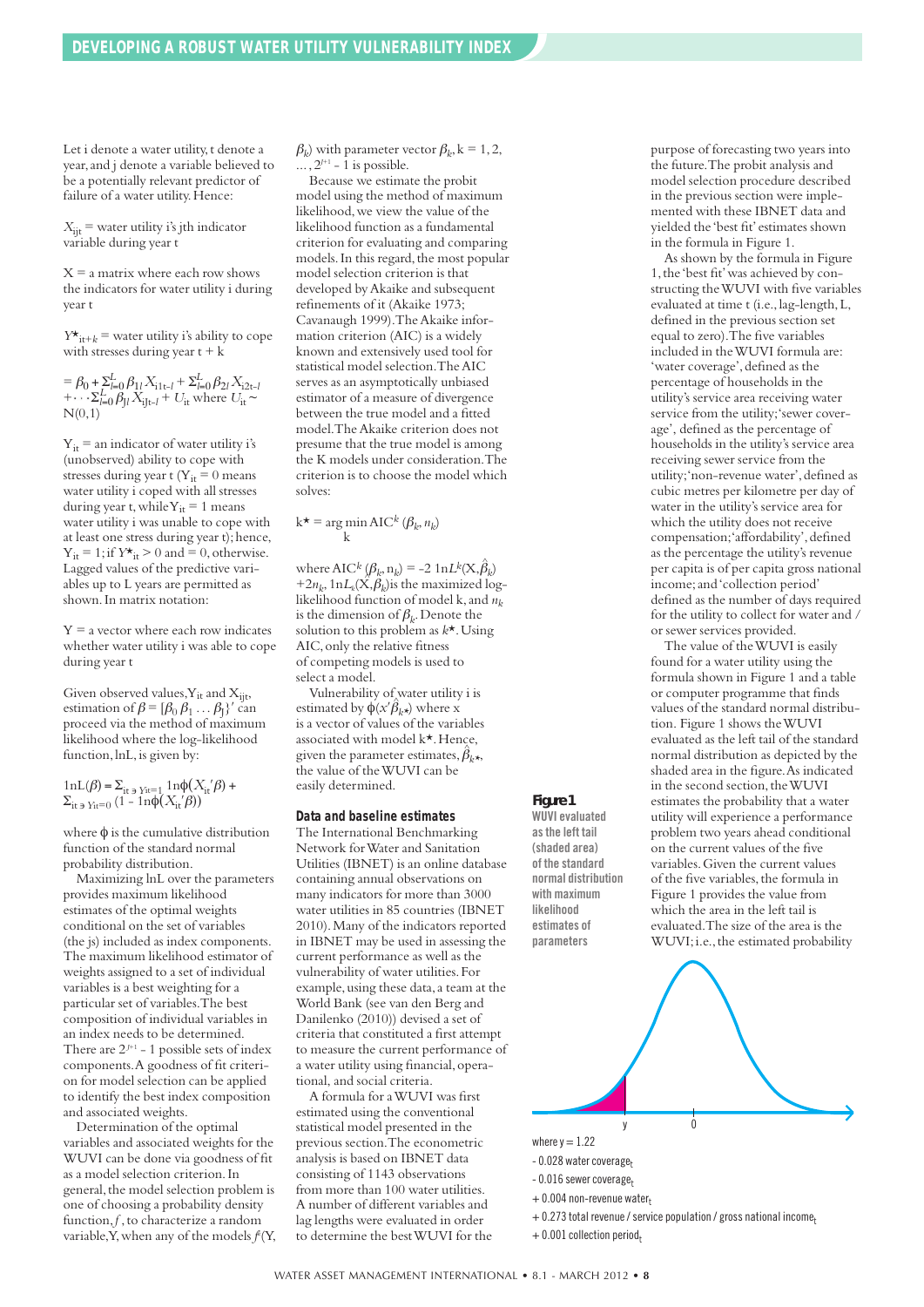of a future problem.

A critical difficulty that may arise in applying theWUVI formula shown in Figure 1 is that it expresses maximum fidelity to the existing database while the future may involve relationships that are different from those that gave rise to the database.Such future uncertainties may involve urbanization, financial and energy crises,and perhaps most importantly, climate change.The next section turns to making theWUVI more resilient to such future uncertainties.

#### **Robustness analysis**

As reviewed earlier, vulnerability indices are generally estimated using current and historical data as a basis for projecting future performance. The same will be true of nearly all conceptualizations of aWUVI. Unfortunately, conditions and relationships can,and often do change, so that an index describing current and historical data quite well may become misspecified and unable to characterize the future with sufficient accuracy to have value.Many regard the misspecification resulting from reliance on historical data in a dynamic environment as the main problem in any predictive activity.

The problem can be described specifically as follows.Given an existing database,aWUVI is usually estimated,as in the previous section, to provide a best fit to the data.In simplified terms, the WUVI is found as  $WUVI = f(X, \hat{\beta}_k)$  where  $\hat{\beta}_k$  is a vector of parameter estimates that provides a best fit to the existing data.

Unfortunately,as forecasters often find out, the future can be different than the past. For example, due to urbanization,financial and energy crises,and perhaps most importantly, climate change, the historical database may not provide an accurate reflection of the future relationship between the component variables and vulnerability. If, for example, due to climate change, future vulnerability of a water utility is not characterized by WUVI =  $f(X, \hat{\beta}_k)$ as it was during the period of the database but rather has changed to  $WUVI = f(X, \hat{\beta}_{k^{**}})$ , then using the estimate  $\hat{\beta}_{k*}$  may mislead about the utility's vulnerability.Hence,in the presence of future climate change, estimating theWUVI by seeking a best fit to the existing database may not yield a satisfactory result.

A promising approach to improving the predictive ability of aWUVI in the face of such uncertainty can be based on enhancing the robustness of the index to future conditions / relationships as based on info-gap decision theory (see e.g., Ben-Haim 2006). Info-gap decision theory (Ben-Haim

2006) is primarily a prescriptive theory providing support to decision makers under uncertainty.Distinct from traditional alternatives, the info-gap approach is not a closed computational methodology but rather a flexible perspective on decision analysis whose assessments assist decision makers in evaluating options, developing strategies, and evolving preferences.An info-gap is a disparity between what is known, referred to as the nominal model,and what needs to be known in order to make a comprehensive decision.The theory is based on a model of uncertainty,a model of the system that generates outcomes, and a performance requirement.

Specific formulation of an info-gap model of uncertainty depends on the type of initial information available, which is then invested in determining the structure of a family of nested sets of uncertain events.Nesting imposes the property of'clustering',which is a characteristic as well as a unifying feature of a wide range of info-gap models of uncertainty; e.g., convex, non-convex, continuous,discrete, bounded, unbounded, hybrid, as well as others employing various measures of deviation.

The uncertainty model, system model,and performance requirement are combined in formulating a robustness function which supports the choice of action.From an info-gap perspective,a decision which achieves an acceptable outcome over a large range of uncertain realizations is preferable to a decision which fails to achieve an acceptable outcome even under small error.Info-gap theory takes the position that the best strategy is the one that satisfies the decision maker with an outcome that is both acceptable and makes the decision maker as immune as possible from an unacceptable outcome.In brief,an info-gap robust optimal decision maximizes the reliability of an adequate outcome.In this way,a robustness function generates preferences on available decisions.

With respect to statistical estimation  $\prime$  forecasting, the implications of the info-gap theory are quite unique in advocating an expression of less than complete fidelity to an existing database.While what are often referred to as robust statistical methods may afford special consideration of so-called outliers in a database,methods based on info-gap are concerned with the possibility that the entire database may, in a sense, be an outlier with respect to future conditions due to the possibility of structural change (e.g., climate change).Hence,info-gap robustness in estimation / forecasting is manifested in a method that does not express

complete fidelity to an existing database. Future conditions / relationships may differ from those reflected in the database as characterized with the probit function,  $\tilde{f}$ , shown in the preceding section.

A verbal description of the info-gap methodology developed analytically next is as follows.We will find the robustness of an estimate of the parameter vector  $\beta$  as the maximum distance of any probability density function from its associated probability density function which still enables a satisfactory fit to the database. Note that every estimate of  $\beta$  has a robustness associated with every level of fit.The robustness curve in the left panel of Figure 2 shows the robustness of the maximum likelihood estimate shown in Figure 1 for each level of fit.We choose the estimate of the parameter vector  $\beta$  as the estimate which is most robust in achieving a satisfactory fit. The advantage of this approach is that the robust estimate of  $\beta$  gives the maximum room for error with respect to future uncertainties while nevertheless providing a satisfactory fit to existing data.

Implementation of the info-gap perspective in a statistics framework is developed analytically as follows.

Letting P denote the set of probability density functions on the domain of  $\tilde{f}$ , the possibility of changing relationships in the future is accommodated by the following uncertainty model:

$$
\mathcal{U}(\alpha, \tilde{f}(y;\beta)) = \{f(y): f(y) \in \mathbb{P} \mid f(y) - \tilde{f}(y;\beta) \mid \leq a \}, a \geq 0
$$

where *f*(y) is any probability density function;i.e.,any function *f*(y) with the properties *f*(y)≥0 for all y and  $\int f(y) dy = 1$ .

Robustness is measured by the largest value of  $\alpha$  for which there is an *f*(y) maintaining acceptable fidelity to the database.The latter is a performance requirement denoted by *L*\* as shown in the expression for robustness:

 $\hat{\alpha}(\beta, L^*) = \max \{ \alpha : \left( \min_{f(y) \in \mathcal{U}(\alpha, \tilde{f}(y; \beta))} \right)$ 

#### 1n*L*(*f*,y))≥ *L*\*}

The robustness function,  $\hat{\alpha}(\beta, L^*)$ . shows the largest horizon of uncertainty for which the poorest performing probability density function in the uncertainty model,at that horizon,meets the performance requirement.It can be used to evaluate the robustness of the parameter vector,  $\beta$ , for any performance level and, hence, can be used to evaluate the robustness of anyWUVI that can be expressed as an linear combination of its component variables.

A graph which features performance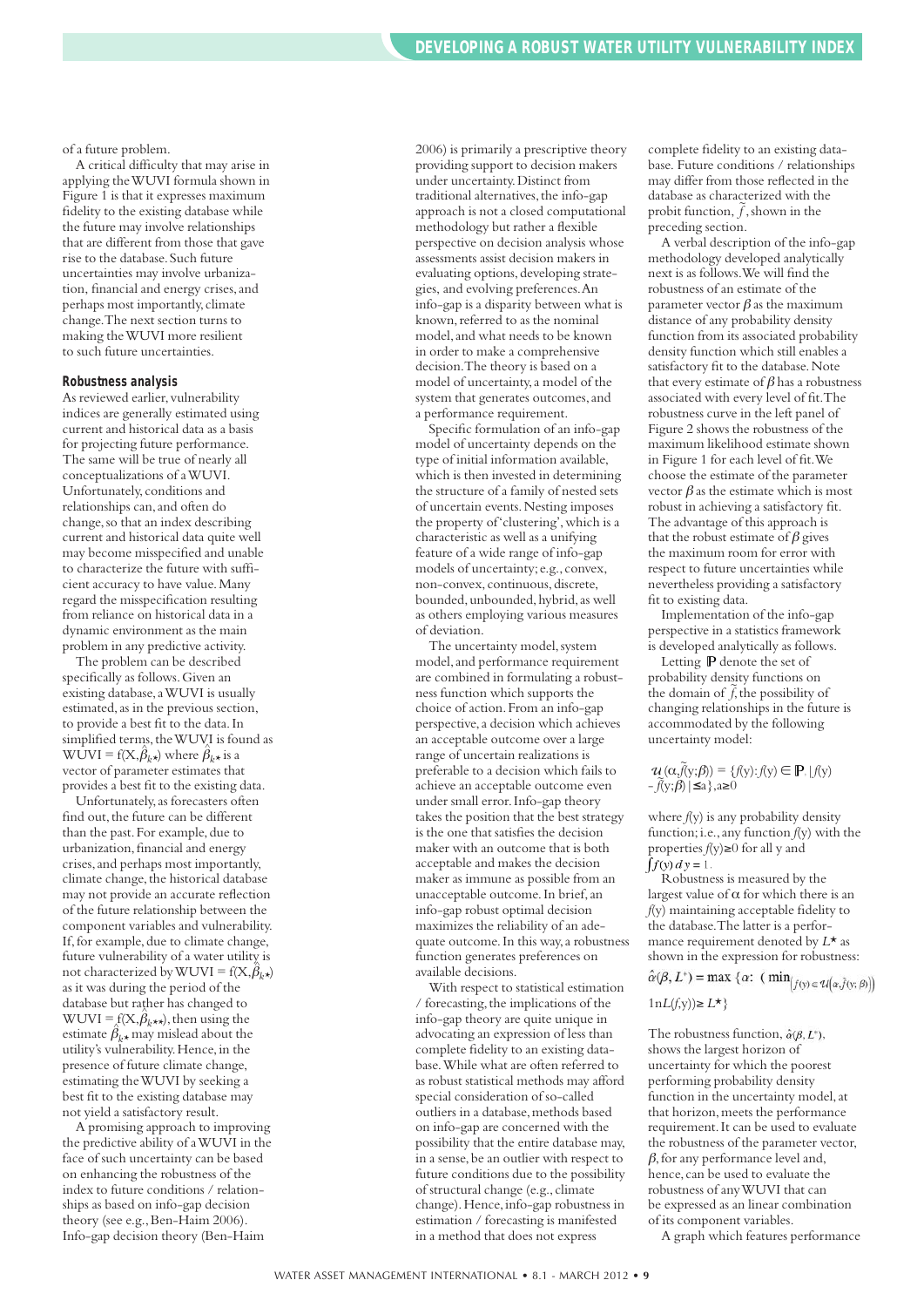![](_page_9_Figure_1.jpeg)

 $(L<sup>*</sup>)$  on the horizontal axis and robustness,  $(\hat{\alpha}(\beta, L^*),$  on the vertical axis can be constructed for any values of the parameter vector,  $β$ . For example, as already noted, the left panel of Figure 2 shows the robustness curve for the maximum likelihood estimate of  $\beta$ (denoted by  $\beta^*$ ) reported in the previous section while the right panel shows the robustness curve for both the maximum likelihood estimate and another estimate as well.The interpretation of the robustness curve for the maximum likelihood estimate in the left panel of Figure 2 is as follows: the vertical coordinate shows the maximum deviation  $(\alpha)$  from the probability density function associated with  $\beta^{\star}$ that can provide the fit to the database given by the horizontal coordinate. Given this interpretation,it makes sense that the robustness curve associated with  $\beta^*$  intersects the horizontal axis in the figure at the maximum of the likelihood function for the database.No other value of the parameter β can achieve a comparable fit,which implies that the robustness of  $\beta^{\star}$  is zero. Of course, the exact same interpretation can be given to a robustness curve associated with any other value of the parameter  $\beta$  such as the second curve depicted in blue in the right panel of Figure 2.From the right panel, it can be seen that the curve shown in blue is relatively more robust to the left of the intersection with the curve shown in red (based on  $\beta^*$ ).

The crossing of the robustness curves shown in right panel of Figure 2 is not atypical and reflects the fact that different parameter vectors can be relatively more robust at different performance levels.The underlying reason is that the alternative parameter value alters the shape of the probability density function enabling it to encompass a relatively wide range of probability density functions (relative to  $\beta^*$ ) in providing a less precise fit to the database.Evaluation of alternative WUVIs in terms of robustness may yield aWUVI with improved forecasting capability.

Davidovitch and Ben-Haim (2011)

show that a single robustness curve is maximally robust for a given performance level.In view of their result, Figure 3 shows the maximum robustness possible for a large number of performance requirements.Hence, the curves shown indicate the robust frontier of a family of robustness curves such as the two shown in the right panel of Figure 2.

An algorithm for finding the robustness frontier and associated parameter estimates has yet to be developed.A numerical procedure can be at least used to obtain approximate values of the robust parameter estimates. First, a decision must be made about the degree of fidelity that will be expressed to the database.Recognizing that the future may be different due in no small part to climate change, a performance requirement representing a half percent reduction in the value of the loglikelihood function at the maximum likelihood estimate, i.e.,  $lnL =$ -362.1,was selected and a numerical procedure was implemented to determine the parameter estimates associated with the point on the robustness frontier at this level of performance.The robust estimates are

#### *Figure 2*

*Figure 3* **Robustness curve for the maximum likelihood estimate (red) and other parameter estimates(blue)**

**Robustness curve for the maximum likelihood estimate (left panel in red) and with another parameter estimate (right panel in blue)**

shown in Figure 4.As can be seen from Figure 3,Figure 4 estimates provide for achievement of the desired fit for deviations of more than .000026 from the fitted the value of the probability density function.

Vulnerability of water utility i is estimated by  $\phi(x'\hat{\beta})$ . Hence, given the robust parameter estimates,  $\hat{\beta}$  from the value of theWUVI can be easily determined.Note that the robust estimates will not provide as good a fit to the existing database as the maximum likelihood estimates shown in Figure 1.However, given the real possibility of changing structural relationships in the future, the robust estimates will forecast well enough with the existing database and may well be better able to provide a satisfactory fit and forecasts of a future database generated under alternative climatic conditions.

#### **Concluding remarks**

This paper has derived robust parameter estimates to construct a robust water utility vulnerability index.The estimation method employed is a first link between info-gap decision theory and probit

![](_page_9_Figure_13.jpeg)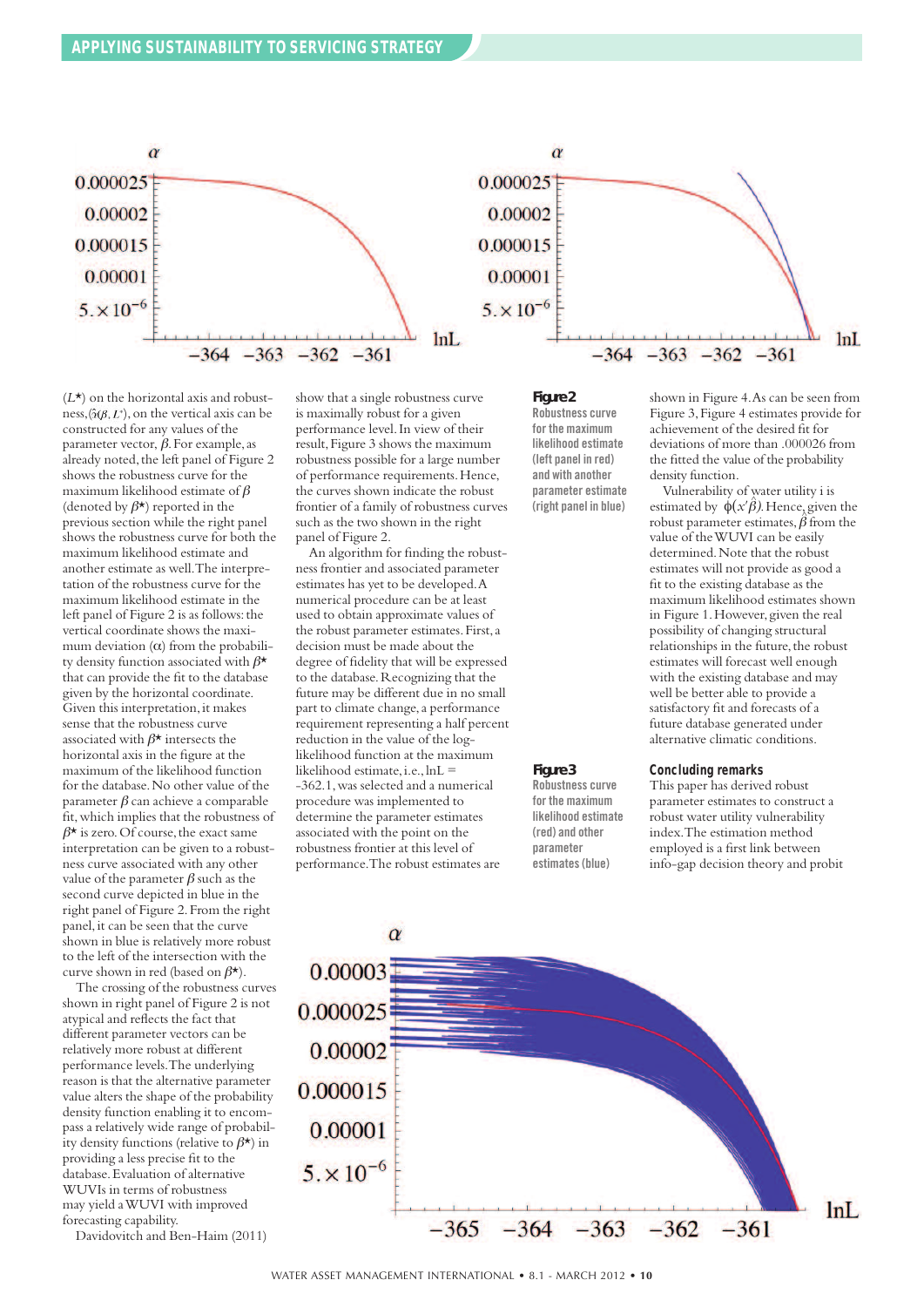#### **A ROBUST WATER UTILITY VULNERABILITY INDEX**

![](_page_10_Figure_1.jpeg)

where  $v = 1.21$ 

- 0.028 water coverage<sub>t</sub>
- 0.016 sewer coverage<sub>t</sub>
- + 0.004 non-revenue water<sub>t</sub>

+ 0.271 total revenue/service population / gross national income*<sup>t</sup>*

 $+$  0.001 collection period<sub>t</sub>

analysis and is the first application of its kind in the water utility area. Accommodating future structural change in forecasting is becoming increasingly popular in econometrics (see e.g.,Pettenuzzo andTimmermann (2011)).This is due perhaps to the recognition that a changing global and dynamic environment must be accommodated by some means if acceptable performance in forecasting is to be achieved.The robust estimation of a WUVI in this paper is a step in this direction.Future research will focus on development of an algorithm to efficiently derive the robustness frontier and associated parameter estimates and to determine if additional components related to urbanization, financial and energy crises,and climate change can be added to theWUVI.●

#### **Reference**

*Akaike,H (1973),InformationTheory and an Extension of the Maximum Likelihood Principle. in 2nd International Symposium on Information Theory,ed. by BN Petrov and F Csaki. Budapest:Akademia Kiado,267-281.*

*Ben-Haim,Y (2006),Info-Gap Decision Theory:Decisions Under Severe Uncertainty. Second Edition.Amsterdam:Academic Press. Cabalu,H (2010),Indicators of Security of Natural Gas Supply inAsia.Energy Policy 38: 218-225.*

*Cavanaugh,JM (1999),A Large-Sample Model Selection Criterion Based on KullBack's Symmetric Divergence.Statistics & Probability Letters 44:333-344.*

*Cutter,SL,Burton,CG and Emrich,CT (2010),Disaster Resilience Indicators for Benchmarking Baseline Conditions.Journal of Homeland Security and Emergency Management 7:Article 51.*

*Davidovitch,L and Ben-Haim,Y (2011), Robust ResourceAllocation:An Info-Gap Approach.Paper presented at the First International Conference onVulnerability and* *RiskAnalysis and Management.Washington, DC,April 11,2011. Easton,ST and DW,Rockerbie (1999)*

*What's in a Default? Lending to LDCs in the Face of Default Risk.Journal of Development Economics 58:319-332.*

*Estrella,A and Mishkin,FS (1998), Predicting U.S.Recessions:FinancialVariables as Leading Indicators.Review of Economics and Statistics 80:45-61.*

*Gnansounou,E (2008)Assessing the Energy Vulnerability:Case of Industrialised Countries. Energy Policy 36:3734-3744.*

*Gupta,E (2008) OilVulnerability Index of Oil-Importing Countries.Energy Policy 36:1195-1211.*

*Liang,B and Park,H (2010) Predicting Hedge Fund Failure:A Comparison of Risk Measures.Journal of Financial and Quantitative Analysis 45:199–222.*

*Oral,M,Kettani,O,Cosset,JC and Daouas, M (1992),An Estimation Model for Country Risk Rating.International Journal of Forecasting 8:583-593.*

*Pettenuzzo,D andTimmermann,A (2011), Predictability of Stock Returns andAsset Allocation under Structural Breaks.Journal of Econometrics.164,60-78.*

*Silvia,J,Bullard,S and Lai,H (2008), Forecasting US Recessions with Probit Stepwise Regression Models.Business Economics 43:7-18. van den Berg,C and Danilenko,A (2010), The IBNETWater Supply and Sanitation Performance Blue Book:The International Benchmarking Network forWater and Sanitation Utilities Databook.World Bank Publications (December 24,2010).224 pp.*

**This paper was presented at Pi2011 – the IWA International Conference on Benchmarking and Performance Assessment of Water Services, 14-16 March 2011, Valencia, Spain.**

#### **AM DIARY**

#### **A listing of upcoming asset management-related events and conferences. Send event details to WAMI for inclusion.**

*Water Loss UK* **26-27 March 2012, NEC Birmingham, UK** Web: www.waterlossuk.com

*The Future of Utilities and the Smart Utility Forum* **27-29 March 2012, London, UK** Web: http://marketforce.eu.com

*Water Utility Management and Pricing Policy Workshop* **3 April 2012, Lemesos, Greece** Contact: Phryne Potamou Email: contact@wbl.com.cy

*Smart Water Systems* **16-17 April 2012, London, UK** Web: www.smi-online.co.uk

*European Utility Conference* **18-20 April 2012, Vienna, Austria** Web: www.euc2012vienna.at/ European\_Utility\_Conference\_ Vienna\_2012.html

*Water Loss Europe 2012* **23-25 May 2012, Ferrara, Italy** Web: www.waterlosseurope.com

*Water Convention 2012: Water Solutions for Livable and Sustainable Cities* **1-5 July 2012, Singapore** Web: www.siww.com.sg/ water-convention

*IWA World Water Congress & Exhibition* **16-21 September 2012, Busan, Korea** Email: 2012busan@iwahq.org Web: www.iwa2012busan.org

*9th International Symposium on Water Supply Technology 2012* **20-22 November 2012, Yokohama, Japan** Web: www.jwrc-net.or.jp/ aswin/en/symposium\_ archive/index.html

*DEWATS in Asia* **20-23 November 2012, Nagpur, India** Web: http://iwahq.org/1sl/events/ iwa-events/2012/dewats-inasia.html

*Asset Management for Enhancing Energy Efficiency in Water and Wastewater Systems* **24-26 April 2013, Marbella, Spain** Email: info@iceam2013.es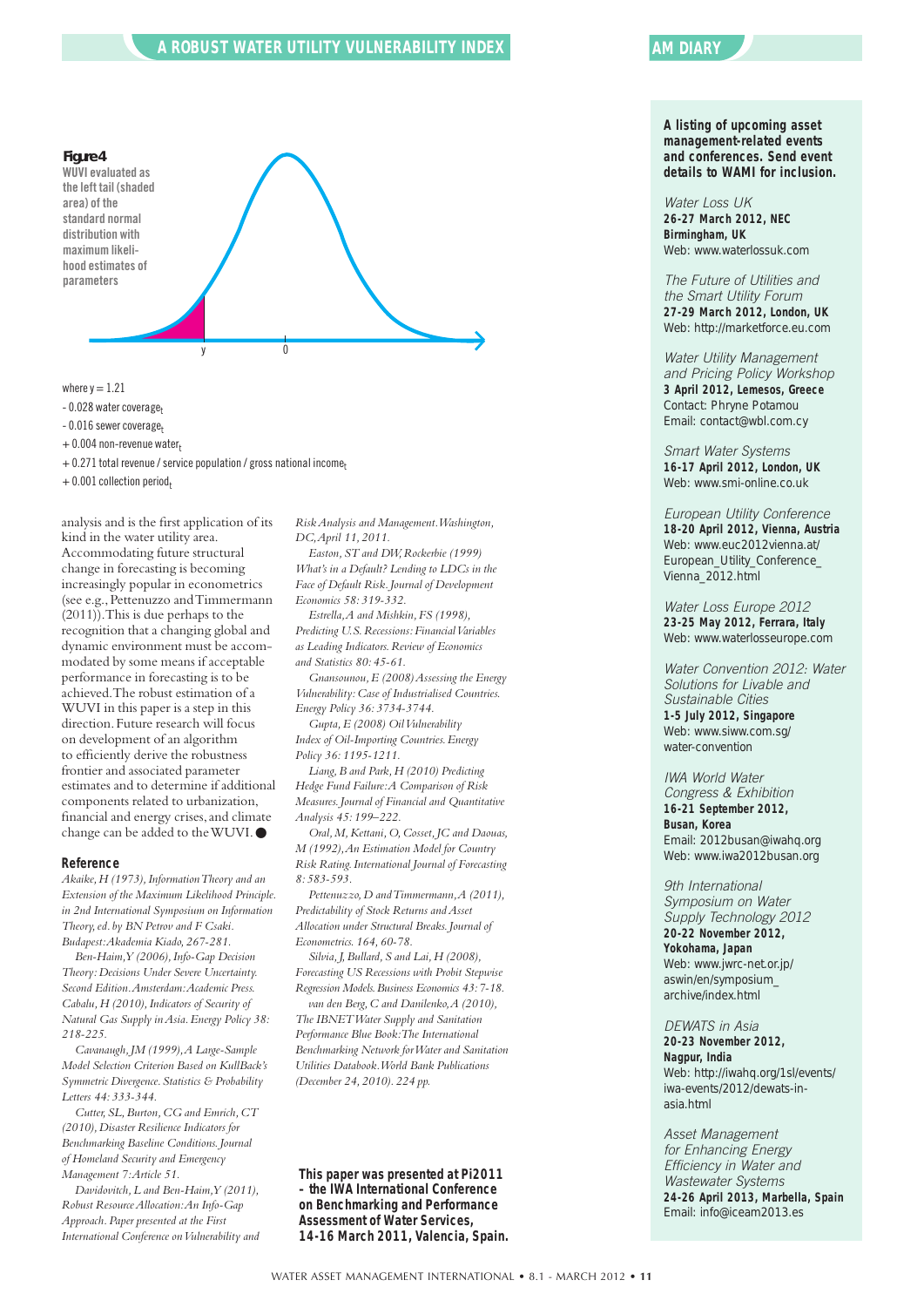## **A triple bottom line approach to asset management and sustainability**

Sustainability and asset management are different frameworks with overlapping core principles that can be integrated and expressed using a triple bottom line approach of economic, social and environmental aspects. Priscilla Bloomfield, Lindsay Ritter and John Fortin discuss how alignment between the principals of sustainability and asset management can be achieved to reduce costs, improve service efficiency and limit a utility's impact on the environment.

**Priscilla Bloomfield Lindsay Ritter John Fortin** CH2M Hill, US. Email: Priscilla.Bloomfield@ch2m.com

© IWA Publishing 2012

B**oth public and private agencies are operating in a world that is much different than it was even a few short years ago. The world is unprecedentedly more connected and transparent, driving increased awareness and the need for organizations to respond to a greater set of stakeholders, while also managing an expanding list of resources that are critical and vital for longterm operational success.This change has driven organizations to view themselves as a responsible citizen, consulting with and held accountable to a much wider range of stakeholders than in years past.This new dynamic also requires organizations of all types and sizes to operate in a global economy that is facing increasingly strained resources, both natural and capital.With this new reality, both enterprise and governmental organizations have been reaching for operational and decision methods that help navigate this complex set of circumstances. Both asset management and sustainability frameworks have emerged to effectively serve this purpose.**

The term sustainability has been emerging for the past 30 years with the internationally accepted definition described in the Bruntland Commission's 1983 publication of Our Common Future as:'meeting the needs of the present without compromising the ability of future generations to meet their own needs'.Key concepts

that are inclusive to strategies for sustainability include ethics, governance, transparency, business relationships,financial stewardship, economic development, value, employment practices,and environment stewardship.While these considerations are inherent to sustainability, in practice both public and private agencies often focus on environmental stewardship in their sustainability efforts, and consequentially miss their opportunity to implement broader, more integrated solutions.

Asset management has also been an emerging concept for the past 25 years, evolving into a broadly defined system that is to'provide a desired level of service through the management of assets in the most cost-effective manner for present and future customers' (NAMS,2006).This definition is equally interpretive as the definition of sustainability,since assets are all uniquely defined based on the organization's views and practices. In its broadest sense, asset management aims to ensure good decision making, minimize lifecycle costs, evaluate, understand and manage risk,improve reliability, enhance knowledge management and decision making, improve communications with internal and external stakeholders and the public,and make effective use of infrastructure's lifecycle.Conversely, a narrow interpretation focused solely on existing physical assets limits broader goals and outcomes that are attainable through the asset management framework.

While asset management and sustainability are both sometimes limited in practice, integrating the two frameworks proves to be a robust and effective use of best management processes,which better meets the intent of both frameworks.This paper will look at the high-level function of sustainability and asset management, demonstrating how integrating the two frameworks guides effective best management practices at all phases in the lifecycle.

#### **Approach objectives**

The integration of asset management and sustainability is possible due to the overlap of core concepts inherent in both frameworks.A key element, although there are many,of both approaches is the focus on lifecycle (planning,design, construction, operation,maintenance,repair and replacement, disposal). Figure 1 illustrates the core elements of each framework, demonstrating their overlap.The emphasis on lifecycle serves as a point of intersection from which the sustainability and asset management frameworks can be integrated.

Both asset management and sustainability are intended to be robust frameworks that address multiple objectives,and these overarching themes are shown in Table 1.In outlining several of the core components of the two frameworks, this table also illustrates the two distinct approaches each framework takes in reaching their overlapping goals.For example,a primary objective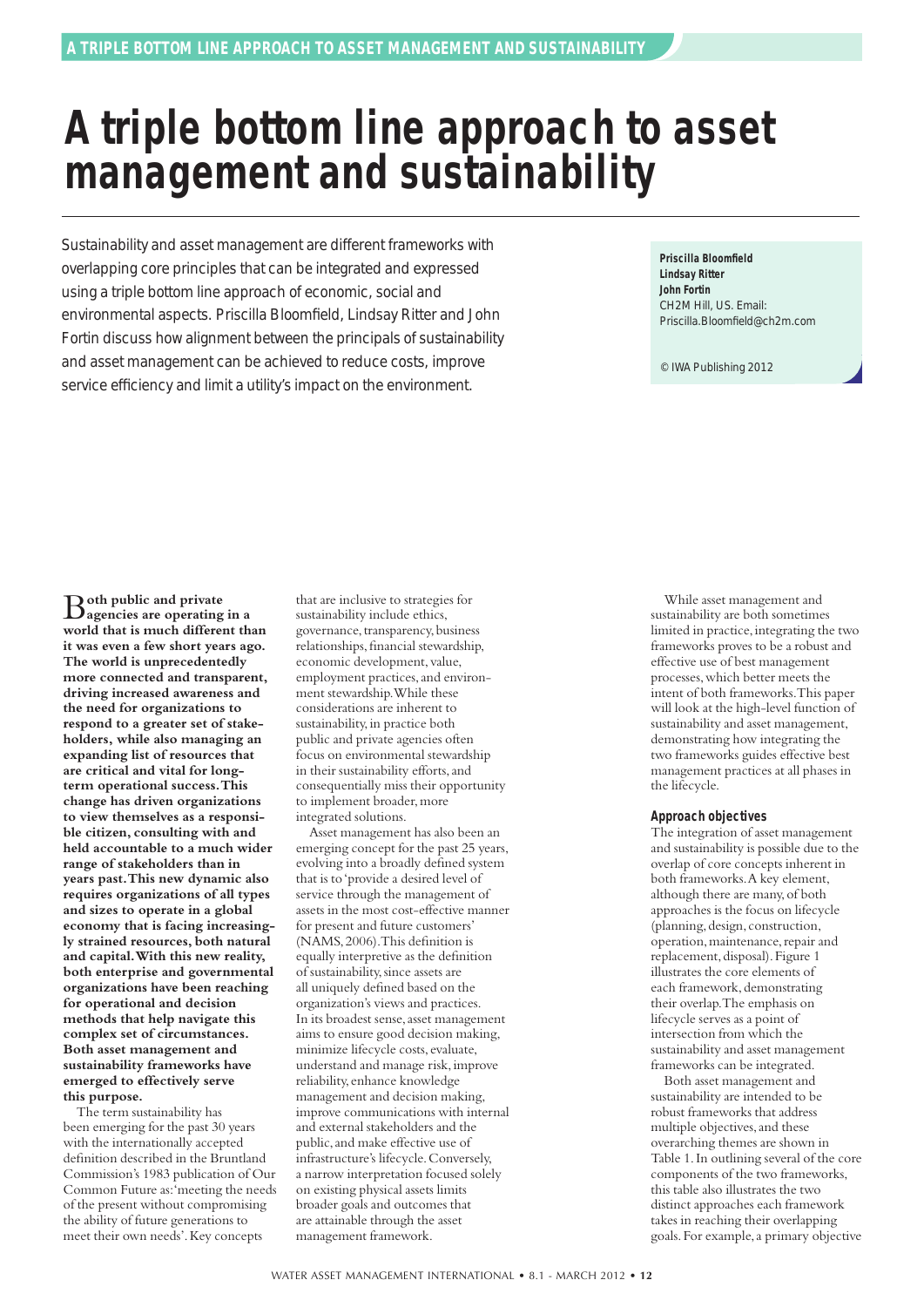of sustainability is to minimize the use of natural resources.Efforts are made in planning, design, construction, operations,and maintenance to reduce the use of those resources that are mined, extracted, or produced, such as water, energy,materials, etc.Equally, asset management aims to minimize lifecycle costs by extending the life of an asset,and thus reduce the use of materials and consumables,which results in improved reliability and reduced cost throughout all the lifecycle phases.Both sustainability and asset management drive optimum lifecycle decisions that maximize shareholder wealth by minimizing the long-term use of scarce resources.

Both asset management and sustainability aim to achieve enhanced performance in these core components. However, strict interpretations of sustainability and asset management drive narrow solutions that focus on only half of the issues inherited in these core components.The integration of frameworks allows for a systematic approach to address the comprehensive set of concerns that ensure resource stewardship, effective cost and risk management, outstanding regulatory performance, stakeholder engagement,and customer satisfaction.

Recognizing the inherent relationship between asset management and sustainability allows for a broadened definition of an asset as infrastructure, or even more specifically,a piece of equipment,a structure,or a pipe,to encompass an organization's personnel and natural resources.This pushes asset management into a more holistic framework,driving a greater set of operational goals than capital stewardship alone.By expanding the definition of an asset as discussed,an asset becomes synonymous with a resource.Sustainability,in its strict interpretation,is focused on natural or environmental resources.By expanding the definition of a resource to include people and economics, sustainability becomes more holistic as well.The expansion of the terms asset and resource also serves to provide almost complete alignment with each other and can be expressed simply by the triple bottom line framework, which addresses social, environmental, and economic perspectives, such that both asset management and sustainability are centred around optimizing financial / economic, environmental / natural resources,and social / staff aspects, now and into the future, as shown inTable 2.

By taking an approach that integrates sustainability and asset management,which are viewed as essentially synonymous with definition expansion, through the use of the

#### *Figure 1*

**The core elements of each framework**

![](_page_12_Picture_7.jpeg)

triple bottom line framework,a project or organization is applying best management practices that provide a better outcome by optimizing economic,social,and environmental factors in a win-win-win fashion.

#### **Planning, design, and construction**

In taking a lifecycle perspective to discuss the integration of sustainability and asset management, planning, design, and construction provide key opportunities for the benefits from an integrated approach to be achieved.In addition,by comprehensively addressing opportunities from these benefits in the initial planning, goal setting and decision making, greater synergy between asset management and sustainability can be achieved.

Planning is a vital part of the lifecycle in which to apply an integrated approach, because all subsequent phases of the lifecycle follow from planning. So, by using the integrated approach, asset management and sustainability will be incorporated to an extent throughout the rest of the lifecycle.Design is equally as important as it will dictate operations,maintenance, repair / rehabilitation, and eventual replacement or disposal phases throughout the life of the asset and how those phases of the lifecycle will be tied to fiscal, employee / social,and environmental / natural resource impacts.Construction is the physical manifestation and therefore extension of the design,in addition to having direct impacts to the neighbourhood, local ecosystem, and cost of its infrastructure.The fundamental components of the approach address the triple bottom line framework in planning, design,and construction in how to provide community benefits and reduce risk, protect natural resources, and strengthen the local economy while minimizing lifecycle costs.

There are numerous opportunities to apply this integrated approach in

planning,which include:incorporating community or regional partnership opportunities to reduce risk,lower costs, strengthen the local economy, and enhance the community; planning for durability, flexibility, and adaptability with a long-term view in mind, such as addressing climate change impacts by considering siting vulnerabilities and future capacity needs;and incorporating the triple bottom line framework into decision making by performing business case evaluations to determine the solution with the best cost to benefit ratio while reducing risk and engaging stakeholders to create greater support / buy in and meet level of service goals.

The integrated approach can be applied to design through designing for efficient operations, system optimization,and use of resources to meet level of service goals,meet social needs by lowering costs, reduce the use of water, energy, and virgin materials,working towards long asset life and extension to reduce costs,and increasing reliability,and finally meet environmental needs by reducing environmental impacts of material, energy,and fuel use,increasing the use of renewable energy / energy efficient and sustainable equipment and materials to reduce costs, reduce greenhouse gas emissions,and improve the work place environment, and undertaking end of life recycling or alternate use opportunities to reduce costs, reduce the use of natural resources,and benefit the community.

Construction opportunities include: optimizing logistics to minimize community disruption (noise, dust, light, odour, traffic) and reduce costs and impacts to the environment by reducing the use of energy and fuel; using locally sourced materials to strengthen the local economy, increase reliability, reduce costs associated with shorter distances required for transportation,and reduce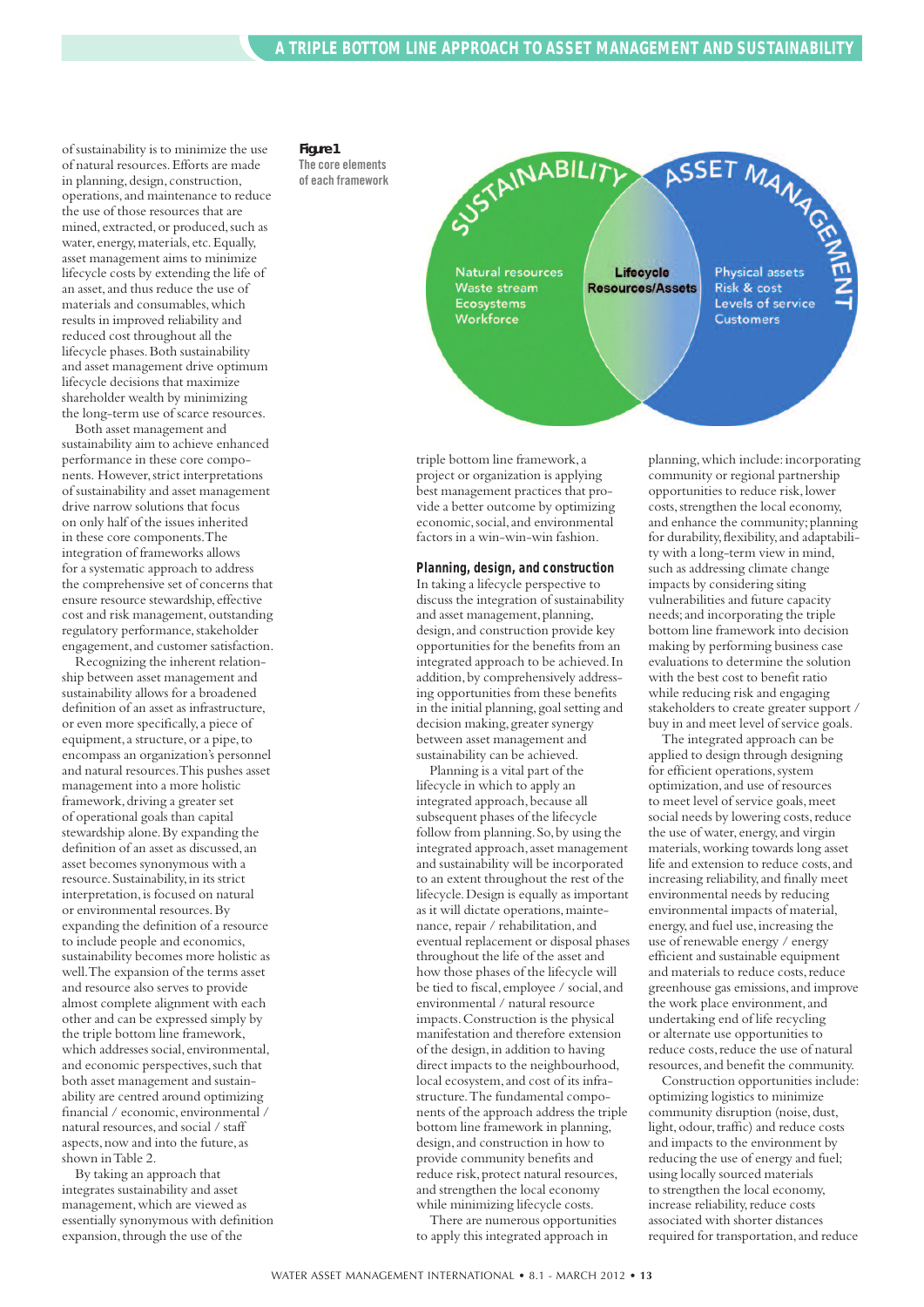|                                                               | <b>SUSTAINABILITY</b>                                                     | <b>ASSET MANAGEMENT</b>                                                              |
|---------------------------------------------------------------|---------------------------------------------------------------------------|--------------------------------------------------------------------------------------|
| <b>Waste &amp; Replacement</b><br><b>Management</b>           | Waste stream<br>management                                                | Optimal equipment<br>replacement                                                     |
| <b>Utilities &amp; Natural</b><br><b>Resource Consumption</b> | Nature resources<br>management                                            | Efficiency                                                                           |
| <b>Cost &amp; Risk</b><br><b>Management</b>                   | Reduced unintended<br>consequences<br>Sustainable return on<br>investment | • Probability of failure<br>related to consequences<br>of failure<br>Cost management |
| <b>Environmental Quality</b><br>& Compliance                  | Water quality &<br>ecosystem protection<br>Pollution mitigation           | Maintain permit<br>requirements<br>Regulatory impacts on<br>operations               |
| <b>Stakeholders</b><br>& Customers                            | Quality of life (customers,<br>community & workforce)                     | • Levels of service                                                                  |

fuel consumption / greenhouse gas emissions that negatively affect the environment; maximizing onsite infiltration of stormwater runoff and conserving water to reduce treatment and infrastructure costs,replenish groundwater supplies,and reduce negative environmental impacts; reducing waste, recycling, reusing, and salvaging materials to reduce disposal costs and offset the need to buy additional materials or equipment and eliminate the need to extract virgin materials;and addressing traffic to reduce congestion, provide multimodal options,and improve local quality of life for the attraction and retention of employees.Many of the same opportunities for applying the integrated approach to the construction phase of the lifecycle also apply to the replacement phase.

#### *Casestudyof Greenroadsrating system*

The Greenroads rating system is a decision tool that can be used by roadway owners, transportation planners, designers, contractors, developers, policy makers, and materials suppliers for planning, roadway design and construction projects.Greenroads is a collection of best practices that apply to roadway design and construction, much like the Leadership in Energy and Environmental Design (LEED) rating system for buildings.It can be used in the planning stages to consider a variety of potential elements to include in the project, in the design stages to incorporate specific elements, and in the construction stage for material choices and best management practices.

The tool focuses on five areas that touch all three areas of the

triple bottom line approach (economic, environmental,social): environment and water;access and equity; construction activities; materials and resources;and pavement technologies.The intent is to encourage responsible decisionmaking by bringing various elements into planning, design, and construction,such as a lifecycle cost analysis for pavement section and stormwater elements, having a pavement management system and a roadside maintenance plan, connecting habitat across roadways, performing roadway safety audits, promoting community values, reducing emissions with quantifiable methods, improving pedestrian, bike, and transit accessibility,using alternative fuels in construction equipment, using recycled or reusing materials for new pavement,using regional materials to reduce transportation,improving energy efficiency of operational systems, designing pavements for long-life, reducing the urban heat island effect, and relating construction to performance data.

Using the Greenroads tool for roadway planning, design, and construction yields many documented benefits,including:

- Lower capital costs because recycled materials are less expensive and using resources more effectively results in less waste and therefore lower disposal costs.Better planning and designs eliminate the need for additional infrastructure (i.e. installing a proper drainage system initially prevents future problems)
- Lower operations and maintenance costs because the materials, technologies and systems used are designed to last longer

#### *Table 1* **Objectives of asset**

**management and sustainability**

- Fewer traffic impacts because a longer lasting roadway requires fewer construction projects to repair issues
- Higher property values for commercial and residential properties surrounded by smart and durable infrastructure.
- Fewer environmental impacts due to less stormwater runoff and improvements to sensitive ecosystems
- Better eligibility for grant funding such as theTransportation Investment Generating Economic Recovery grants,United States Department ofTransportationTiger and Tiger 2 grants, and some state Department ofTransportation (Oregon,Washington).

Specific projects that have used the Greenroads tool that demonstrate the benefits of an integrated approach include the 14th Street,Market Street to ColfaxAvenue project by the City and County of Denver, Colorado, US. This project reused existing pavement, resulting in the extension of the of the road's remaining useful life and the use of less virgin material, employed condition assessments to develop pavement deterioration curves and project remaining useful life to optimize lifecycle costs through better timing and planning for repairs, enriched the community through educational outreach and public art installations, and using permeable pavement to reduce environmental impacts (Weiland,2010).

The Oregon Department of Transportation US 97:Lava Butte – S. Century Drive Section project used non-potable effluent for water needs resulting in reduced contractor costs and the conservation of potable water and reused onsite vegetation material, such as grinding tree stumps for mulch,to offset the purchase cost and the environmental impacts of transporting mulch.The project also sourced materials locally to increase the reliability of materials, reduce costs, and minimize environmental impacts, such as greenhouse gas emissions due to shorter transportation distances. Other project components included the installation of long life pavement for extended asset life and lower lifecycle costs, the reuse of pavement. which resulted in saving \$10-\$15 dollars per ton of pavement as well as using less virgin materials,and the use of native, non-invasive vegetation species and undercrossings to help connect wildlife areas and save animal lives, reducing property damage and risk of human injury from fewer animal-vehicle collisions (Scarsella,2010).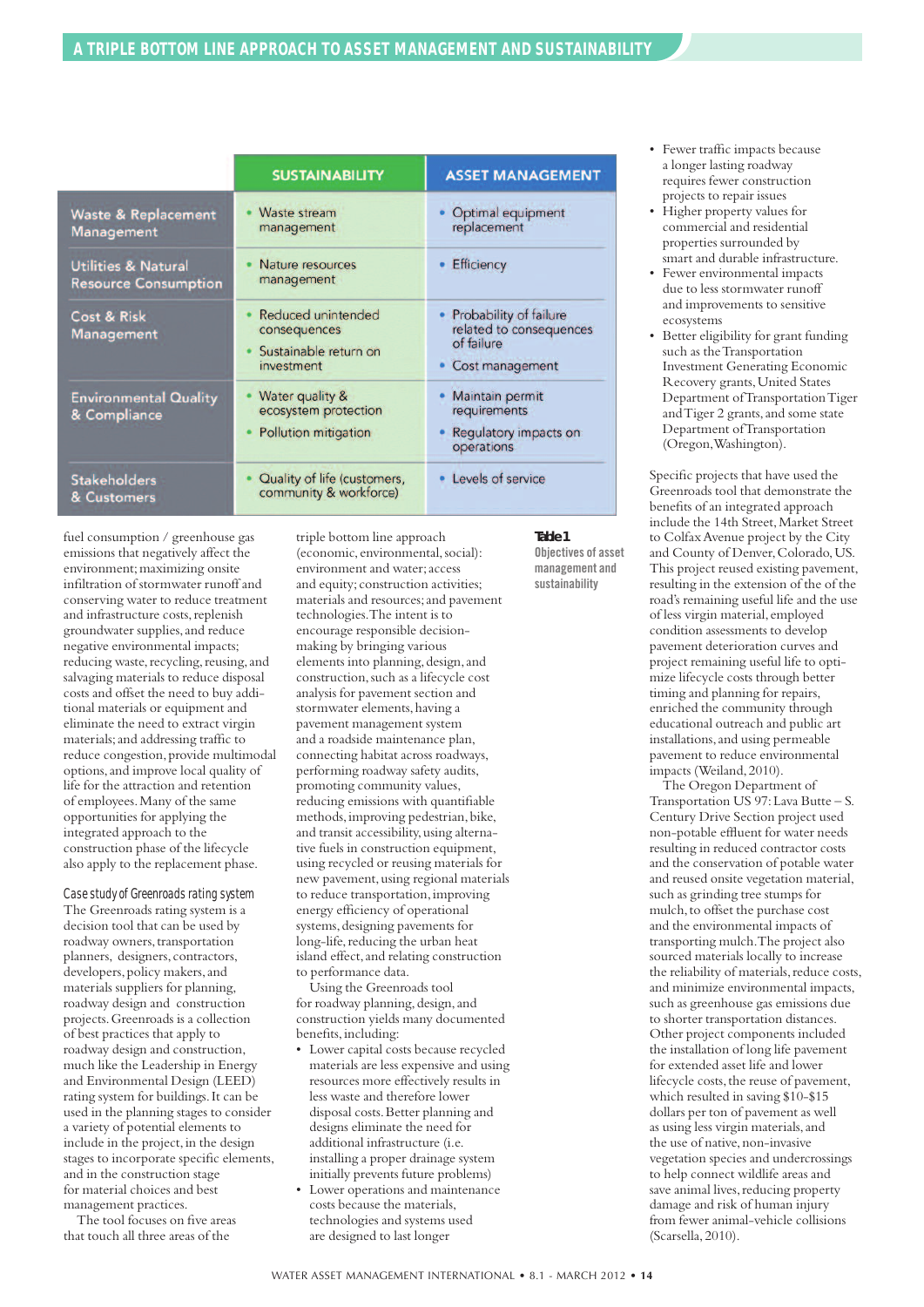#### **Operations and maintenance**

It is well understood that the operations and maintenance phases of the lifecycle represents the longest, often most costly,and most critical in an asset's lifecycle.Therefore,thoughtful consideration of operations and maintenance during the planning, design and construction phases can provide significant opportunities for sustainability and effective asset management during the majority of the life of the asset.Because these phases of the lifecycle are so significant, a continuous improvement approach for managing the triple bottom line aspects are critical,and there are various benchmarking frameworks for continuous improvement. Continual'practises'improvement is important.These frameworks, along with the adoption and ongoing use of performance management systems and key performance indicators (KPIs), can support efficient and effective operations and maintenance.

From an operational perspective, the use of operation optimization efforts can significantly impact triple bottom line management efforts.A formal programme typically focuses in the areas of water, energy, chemical,and fuel usage in an effort to reduce use of resources and minimize impacts on the environment and annual operating costs.Optimizing system operations has resulted in reduced maintenance issues,which reduces costs,improves reliability,and contributes to the extension of asset life and its associated benefits (less use of virgin material, lower costs, etc). In addition, these optimization efforts can result in significant changes in standard operating procedures,minimizing the time systems are in use which reduces the need for redundant equipment,and therefore the need to use virgin materials to create a new asset, increasing reliability and maintaining levels of service, and prolonging asset life and thus saving both money and natural resources.

*Table 2* **The triple bottom line of economic, environmental and social aspects**

Utilizing a proactive maintenance programme provides another significant opportunity to achieve triple bottom line benefits, such as lifecycle savings and improved customer levels of service through improved system reliability, reductions in the use of natural resources,and asset life extension. Increasingly, there is a trend to conduct maintenance management benchmarking studies in an effort to move from reactive to proactive maintenance programmes, with the support of computerized maintenance management systems (CMMS) and activities such as condition assessments. Using KPIs to set goals around the triple bottom line framework and

the CMMS for tracking, continual improvement of maintenance activities can lead to the realization of the integrated approach benefits.

The maintenance initiatives employed often include both preventive and predictive maintenance programmes,which are designed to ensure effective equipment health and performance monitoring.Predictive maintenance leverage technologies such as oil analysis to help forecast appropriate maintenance activities.For example,where historically preventative maintenance approaches used a time based schedule for oil changes (every three months), the oil analysis results indicate the need for changing the oil based on the condition of the oil.By understanding the condition of the oil,oil changes are only completed when necessary, resulting in a significant reduction in the number of oil changes needed.The benefits from the predictive maintenance approach are reductions in the use of oil,and therefore lower costs and less impact to the environment, more efficient use of maintenance staff and increased reliability since staff can focus on the assets that actually require maintenance, reduced risk from the avoidance of costly and catastrophic failures, and the extension of asset life. In addition to oil programmes, there are other technologies that monitor performance and condition such as energy usage / efficiency, vibration, heat and flows that are used to help provide early detection of inefficiencies and failure, resulting in lower costs, fewer environmental impacts and improved levels of service.Many of the benefits that can be achieved through the application of the integrated approach for maintenance are also attainable for the repair and replacement phase of the lifecycle.

Using a work management planning and scheduling function for operations and maintenance activities enables efficient scheduling and planning of resource use for staff and materials,as well as increased reliability and

decreased risk of failure.Through the use of CMMS and KPIs, the effective use of planning and scheduling can, in effect, increase staff availability and prolong asset life.

#### *Casestudy Ohio*

The use of a maintenance management benchmarking exercise can offer an effective approach in designing and implementing a comprehensive and integrated improvement programme. A large wastewater utility in Ohio embarked on such a journey in the mid-1990s.Their programme has evolved over time through the inclusion of a continuous improvement cycle as a core element. Today, their programme includes best practices such as:

- CMMS optimization
- KPI development
- Establishment of a formal planning and scheduling group
- Preventive maintenance task analysis
- Predictive maintenance programme development
- Lubrication / oil standardization and consolidation
- Operations optimization reviews

By implementing benchmarking recommendations,this organization has been able to realize the following benefits:

- Staffing resource efficiencies and cost savings through the use of a CMMS and formal planning and scheduling functions
- Improved reliability and extended asset life and through proactive preventative and predictive maintenance programmes
- Reduced waste and use of resources as a result of the lubrication / oil and operations optimization efforts

#### **Decommissioning and disposition**

Decommissioning and disposition at the end of the lifecycle also marks an important stage in which a combined asset management and sustainability approach produces strong benefits. Disposition itself, more so than other

| <b>TRIPLE BOTTOM LINE</b> | <b>ASSET MANAGEMENT</b>                                                                                        | <b>SUSTAINABILITY</b>                                                                                  |
|---------------------------|----------------------------------------------------------------------------------------------------------------|--------------------------------------------------------------------------------------------------------|
| <b>ECONOMIC</b>           | Minimize costs                                                                                                 | Minimize the use of<br>consumables - materials,<br>chemicals, energy, fuel                             |
| <b>ENVIRONMENTAL</b>      | Extend asset life<br>reduces waste and use<br>of virgin materials                                              | Reduce use of natural<br>resources and impacts to<br>the environment                                   |
| <b>SOCIAL</b>             | Reduce risk, provide better<br>value to customers, conduct<br>succession planning, and<br>increase reliability | Retain/attract good<br>employees, engage and<br>improve the community,<br>and be a responsible utility |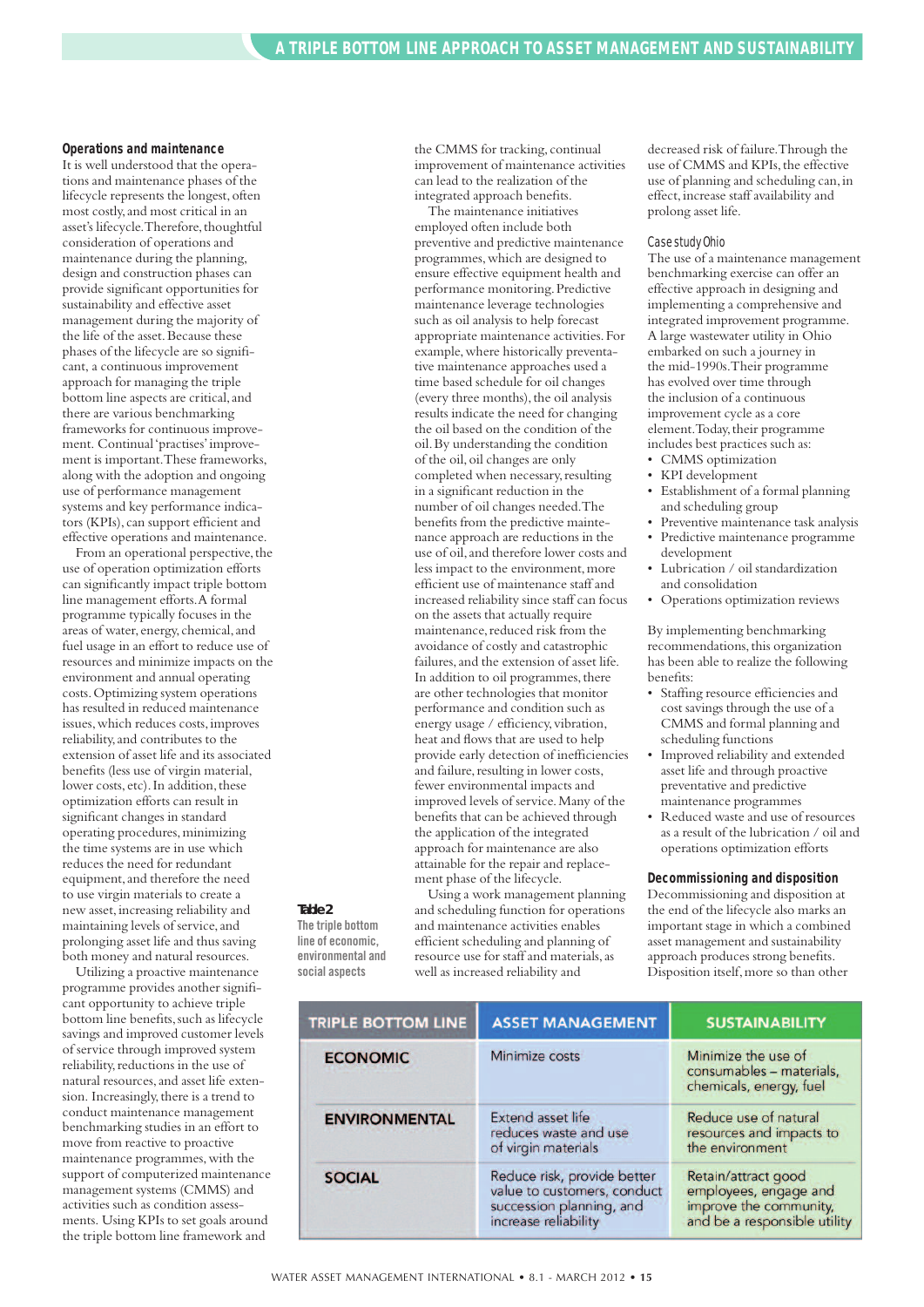stages in the lifecycle, has a relatively balanced approach in management practiced because environmental remediation and project management costs are both high priorities. Depending on the nature of the site, one priority can easily dominate the other.If a site contains hazardous materials such as a nuclear or weapons facility, environmental remediation becomes the primary objective. Likewise, disposition of a commercial site might be solely driven by costs and schedule, especially if the local ordinances do not require demolition material to be recycled.

Decommissioning typically has strong focus on legacy,seeking to either prepare the site to be redeveloped driving economic growth, or to restore the land to a natural state, persevered for wildlife and recreation, providing both social and environmental benefits.

Decommissioning and disposition goals and results tend to be focused on one or two aspects of the triple bottom line approach. However, they have the opportunity to fully integrate economic, social and environmental objectives. Using an asset management and sustainability framework for disposition allows for resources to be recovered and either sold or reused, enhanced environmental protection of the land and water bodies, as well as an increased focus on safety of workers resulting in fewer injuries,maximized schedules and minimized costs.Asset management and sustainability focused decommissioning can result in the creation of multiuse sites, encouraging redevelopment, driving economic growth,and creating recreational space with restored natural habitats while also creating space for cultural facilities.

#### $Disposition$ -focused case study

Rocky Flats NuclearWeapons Plant,a former plutonium and uranium weapons component plant, began it disposition and decommissioning in July of 1995,including the processing, stabilization,and disposition of more than 14 metric tons of fissile and nuclear materials and disposition of more than 800 facilities.With innovating performance based contracting that drove the remarkable results, Rocky Flats closure was a unique project that exemplified the robust benefits that are produced when economic, environmental, and social objectives are equally weighed and considered. Significant savings were achieved,in part, through streamlined site operating and safety procedures and the elimination of unnecessary requirements,as site risks were reduced.Environmental quality was ensured through the stabilization and packaging of 106 metric tons of high-plutoniumcontent residues for disposal.Safe storage, packaging, and disposition of 21 metric tons of SNM (highly enriched uranium and plutonium) were completed more than a decade ahead of schedule (beating the regulatory milestone by ten years). Resource recovery was achieved through the resale / reuse of uranium to brokers from Rocky Flats, including 2.5 percent enriched uranium for fuel products,highly enriched uranium for use in the Naval Reactor Program,and depleted uranium for use in making armour and weapon projectiles.This experience enabled material that had previously been marked for disposition to be appropriate for commercial sale.

Success at Rocky Flats freed up \$600 million per year for the United States government to use on other projects. Previous Department of Energy estimates projected the closure of Rocky Flats by 2065 at a cost of \$36 billion.With the innovative approach that was used, the Rocky Flats Closure Project was completed in October 2005,60 years ahead of original government estimates and \$550 million less than the final contract budget. Allen Schubert,Director of Strategic Planning, Rocky Flats Project, commented on the project's approach that yielded many triple bottom line benefits by stating:'The programme motivated employees to think of creative ways to get the job done… employees began to sit back and think about how can I get this particular work done in a way that I could save money and be safer?A number of significant innovations were born, resulting in many,many hundreds of millions of dollars in savings.'

Triple bottom line benefits for the Rocky Flats Closure Project include the total cost coming in at \$30 billion less than the initial contract budget, the completion date 65 years earlier than projected saving \$100 million in security per year alone,283 million square feet of land being decontaminated and the area now being a wildlife refuge, the pollution per gram of soil was decreased by over 95% (44% below target), and the safety rate was improved by over 400% (\$300,000 rebate from insurance).In 1995 there were 900 employee grievances and in 2005 there were only a handful, there were over 200 innovations developed in conjunction with the Department of Energy,including glove box decontamination from one per year to three per day,and 20% of profits were paid to all employees, including union.

#### $Decommissioning-focused case study$

In downtown Milwaukee,US,on the Menomonee River,140 acres (56ha) had a long history of being dedicated to the locomotive industry.With such a history,the land was contaminated with heavy metals, petroleum, chlorinated organics, and asbestos. In 2003, this riverfront was an underserved area, lacking commercial or residential use. With a vision for redevelopment and the leadership to drive implementation, the City of Milwaukee received the property via condemnation. Focused on decommissioning with strong triple bottom line legacy components, the City began planning an integrated development plan to create the MenomoneeValley Industrial Center, rich in recreational, economic,and natural assets.The project grew out of a 1998 Cityadopted plan that recommended the City acquire and redevelop the 133 acre vacant Milwaukee Road Shops facility, abandoned in 1985.

Much like the Rocky Flats Closure Project, the decommissioning of the MenomeneeValley Industrial Center was focused on innovated approaches to achieve triple bottom line results.Developing a first-of-itskind onsite management plan with the site's regulatory agencies, \$15 million of savings was realized by successfully negotiating through the onsite stabilization and encapsulation of asbestos-containing materials. In addition,more than \$25 million was saved through value engineering, new-found revenue streams,and reuse of materials – recycled glass, timber, and brick, which was otherwise destined for a landfill. Green infrastructure (wetlands, open space,and other previous space) was used to manage stormwater, create habitat and return native species to the area landscape.This approach also allowed for a new 'green' recreational spaces for the community – including bike and walking trails, soccer fields, tennis courts, pedestrian bridges, fishing areas, and access to the cleaner river via canoe ramps.What was once unusable land will bring as many as 1500 jobs to Milwaukee and create an increase of more than \$120 million in recreational,aesthetic,and ecological value for the people of Milwaukee due to the City's leadership.

#### **Summary**

Both asset management and sustainability are holistic, systematic approaches that should be highly integrated to achieve best management practices,and,with expansion of the terms'asset'and'resource', these two approaches are essentially identical.The integrated asset management and sustainability framework addresses the triple bottom line approach through significant reduction in the use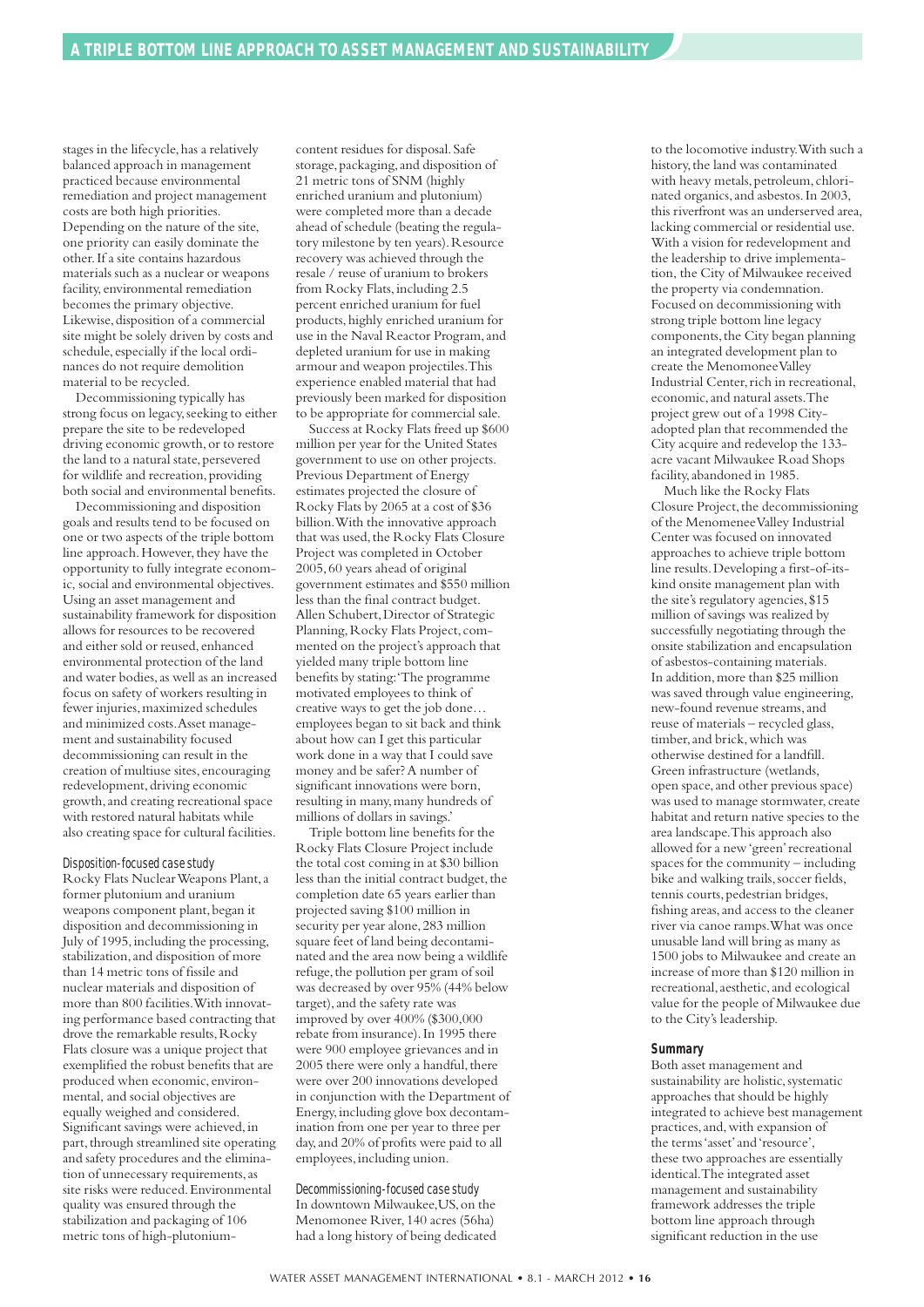of natural resources,such as of water, energy, chemicals, materials, and land and waste generation (and thus cost), reduced costs of constructing and operating capital facilities over their full lifecycles through sustainable supply chain management and optimization of fleet,operations,and maintenance processes, systematic and consistent compliance with safety, availability, performance,and environmental requirements,improved accountability, service management, risk management, and financial efficiency, effective information retention and improved regulatory compliance, increased environmental benefits, improved community engagement, level of service delivery,and public safety and reduced disruptions from as noise, air, dust, odour, traffic, crime,and longer service life for facilities and infrastructure. It should be noted that organizational effectiveness and leadership,along with supporting information and management systems,are key ingredients to sustaining an integrated asset management and sustainability approach.

Customers, stakeholders, communities,and the public are asking enterprise and governmental organizations to do more with less in a responsible manner.Both asset management and sustainability, used conjunctively in a robust framework, provide that answer with greater value, demonstrating good decision making and an effective means to plan, document, and communicate the vision, goals, progress, and successes both internally and externally.Regardless of which phase in the lifecycle, this approach can be successfully applied to achieve economic, environmental and social benefits.  $\bullet$ 

#### **References**

*Greenroads:www.greenroads.org MenomeneeValley Industrial Center: http://city.milwaukee.gov/MenomoneeValleyIn dustrialCenter.htm*

*NationalAsset Management Steering (NAMS) Group,Association of Local Government Engineering NZ Inc (INGENI-UM) (2006) 3rd edition (Version 3.0), International Infrastructure Management Manual,NationalAsset Management Steering Group,Association of LocalGovernmentEngineering NZ Inc.(INGENIUM), page 1.3.*

*Scarsella,M.Greenroads Pilot Project Report - US 97:Lava Butte – S.Century Drive Section,Oregon Department ofTransportation. July,2010.*

*Weiland,C.Greenroads Pilot Project Report - 14th Street,Market Street to ColfaxAvenue, City and County of Denver,Colorado. November,2010.*

# **Optimizing asset investments across asset types**

With water distribution networks aging, requiring significant investment by utilities, a structured, risk-based planning approach is needed for utilities to achieve the greatest benefit from limited budget opportunities. Dilip Kumar

Shivalingappa and Paul Chinowsky

**Dilip Kumar B Shivalingappa** MWH, Broomfield, Colorado, US.

**Professor Paul S Chinowsky** University of Colorado, US.

© IWA Publishing 2012

discuss how asset management is perceived in different industries, and how optimization can be achieved across various asset management scenarios that take into account different asset types.

T**he American Society of Civil Engineers (ASCE) issued an infrastructure report card in 2009 giving a bleak cumulative ranking of D1 .The ranking, which grades the condition of 15 infrastructure entities such as drinking water, roads, bridges, energy and dams, was the same as the previous report,released in 2005, whilst in 2001 the grade was D+,slightly better but still poor.It was stated that there is a risk in reversing the public health, environmental and economic gains of the past three decades if infrastructure is allowed to continue deteriorating.The current problem is that most of the infrastructure is aging and spending has not been adequate to repair,replace, or rehabilitate assets within the systems.The ASCE estimates that the government and the private sector need to invest \$2.2 trillion over five years,roughly 15.9% of the gross national product.**

The historical approach adopted by cities,utilities and other organizations to identify assets for inspection, repair or replacement has been reactive in nature, prioritizing renewals on a firstcome,first-served basis as problems arise.This is particularly true for buried infrastructure and large asset networks such as pipelines and overhead and buried cables,which provide particular challenges in forecasting failure.This

approach makes year-to-year budgets difficult to determine or justify and usually results in additional expense because reactive measures are typically more expensive than proactive ones.

In contrast, structured risk-based planning determines budgets based on current versus target risk levels,allowing organizations to save money over the long-term while developing quantifiable capital planning that can be adjusted based on current budget constraint scenarios.Other benefits include improved customer service resulting from fewer interruptions and more coordinated long-term planning across different departments.

Typical challenges to a proactive approach include a lack of reliable local data on the life expectancy of assets and an inability to effectively coordinate plans across multiple departments. While risk planning proves effective for single infrastructure types, the most efficiency is gained by considering multiple asset types – particularly for underground projects that typically require resident disruptions during upgrades.

#### **Industry knowledge**

Many directors <sup>2</sup> and analysts think 'asset management'is all about corporate mergers and acquisitions, return on capital employed and'asset stripping'. Others have grabbed the phrase to mean'more professional maintenance','equipment tagging and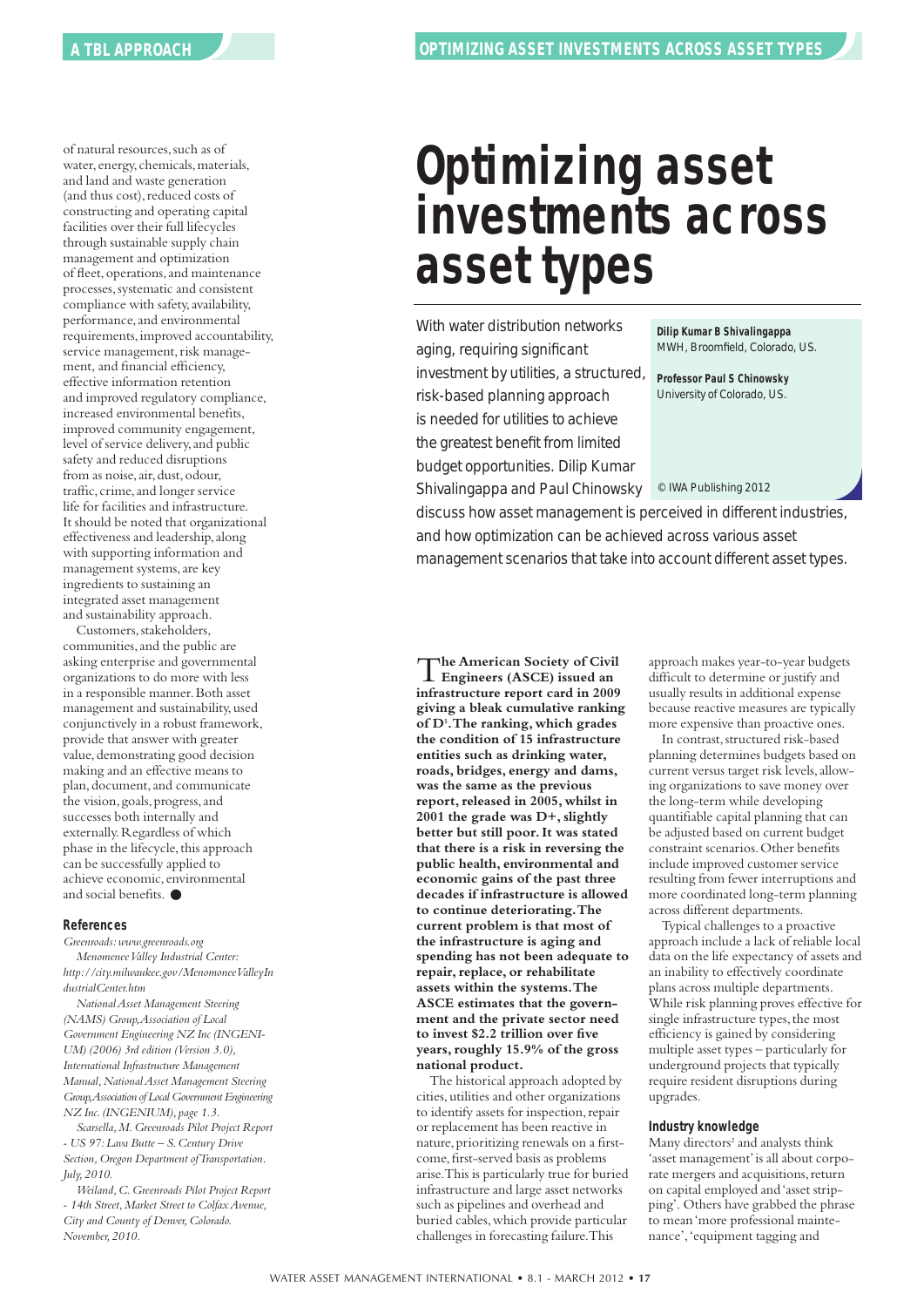tracking',or'asset information and work management software'. True asset management defines what a joined-up physical asset management system needs to include.It requires a life cycle view and optimal mixture of capital investments,operations, maintenance, resourcing, risks, performance and sustainability. Here are six distinct yet common current uses of the term'asset management':

- The financial services sector has long used the phrase to describe the management of a stock or investment portfolio – trying to find the best mix of capital security / growth and interest rates / yield.
- The board (usually financial) of directors and some city analysts use the term in relation to mergers and acquisitions – buying and selling companies, reorganizing them, divesting low value elements and trying to raise capital value and / or yields.
- Equipment maintainers have also adopted the term in order to gain greater credibility and visibility for their activities,as'maintenance' has for so long been treated as a necessary evil,and low on the budgeting priority list.
- In line with the maintainers seeking greater corporate credibility,the large number of software vendors<sup>3</sup> selling asset information management systems (including asset registers,GIS systems,work management, history gathering,materials control & cost reporting, etc.) have often relabelled their products as'enterprise asset management systems' 4 .This has given rise to a misconception that asset management is a technology initiative to sort out the data and IT infrastructure.
- If we dig deeper into the information systems world,we even find'asset management'interpreted as simply the bar-code labelling of computers and peripherals,and the tracking of their location / status (i.e.'asset tracking').
- Finally,a few critical infrastructure or plant owners and operators have adopted the term'asset management' to describe their core role in life5 – both caring for,and making best sustained use of, physical plant, infrastructure and its associated facilities.

#### **Optimization**

The final definition above constitutes the basis for the significant performance improvement opportunity available to almost every company in every industrial sector.If we broaden the scope to describe not just physical

![](_page_17_Figure_10.jpeg)

assets, but any core, owned elements of significant value to the company (such as good reputation, licenses, workforce capabilities, experience and knowledge, data, intellectual property, etc.), then optimized, integrated asset management represents the sustained best mix of: asset care (i.e.maintenance and risk management);and asset exploitation (i.e.use of the asset to meet some corporate objective and / or achieve some performance benefit).

Perhaps not surprisingly this is what the financial services sector uses the term to describe – finding the right combination of asset value retention (capital value / security) and exploitation (yield) over the required horizon. Like different bank accounts or investment options,physical infrastructure can also be protected and well cared-for,with high capital security (condition) but lower immediate returns (profit), or it can be 'sweated' for better short-term gains, but at the risk and condition cost of future usefulness / value.Asset management involves trying to juggle the conflicting objectives – milking the cow today but also caring for it so that it can be milked and / or sold well in the future.

'Optimization'is the word for the resolution of such trade-offs and compromise requirements, but few really understand what it means in practice.Balanced scorecards for example are nearly always misnamed – there is no'balancing'mechanism in sight! In fact,'balance'is not what we are looking for anyway:balance involves equality of impact, pressure or achievement.Optimization,on the other hand,involves trying to find the most attractive combination (sum) of conflicting elements (which may involve lots of cost and very little risk, or vice versa,or any other combination – just so long as the net total impact is the best that can be achieved).

Of course there are significant challenges in putting numbers to Figure 1.The uncertainties about asset behaviour, future requirements,

*Figure 1* **The core elements of each framework** performance values, costs and risks all contribute to make the lines'fuzzy'. Furthermore, we tend to organize ourselves into groups of functional specialism so that we do not see the whole picture anyway.Departments are set up to design / build the assets (engineering), exploit them (operations or production), or to care for them (maintenance).Often,only the finance director or corporate leadership, or even the customer, has the self-interest in optimizing the combination,unless asset-based management has been adopted properly.Organizing a company by 'activity type'may be administratively convenient, but it loses sight of the whole.

#### **The origins of integrated, optimized asset management**

The term'asset management'would not normally be expected to set many on fire with enthusiastic zeal.It sounds too much like housekeeping and a boring, disciplined 'ticking of all the boxes'. However, the surge in corporate and regulatory interest for better optimized, integrated<sup>6</sup> asset management has gathered considerable momentum over the last few years. There is certainly a big contrast between merely 'managing the assets' (which many companies would feel they have been doing for decades), and the integrated, optimized wholelife management of physical, human, intellectual, reputational, financial and other assets.

The 'asset'definition has differed between interpretations – some set the boundary as the water / wastewater network as the starting point,with all associated infrastructure to extract it, others chose physical infrastructure (platforms) in the first place as the units of business or profit centres.The common and vital feature, however, is the recognition that needs to be much more closely linked (possibly lying in one pair of hands: the 'asset manager'), so the person / team that has to deliver the output also has full relevant budget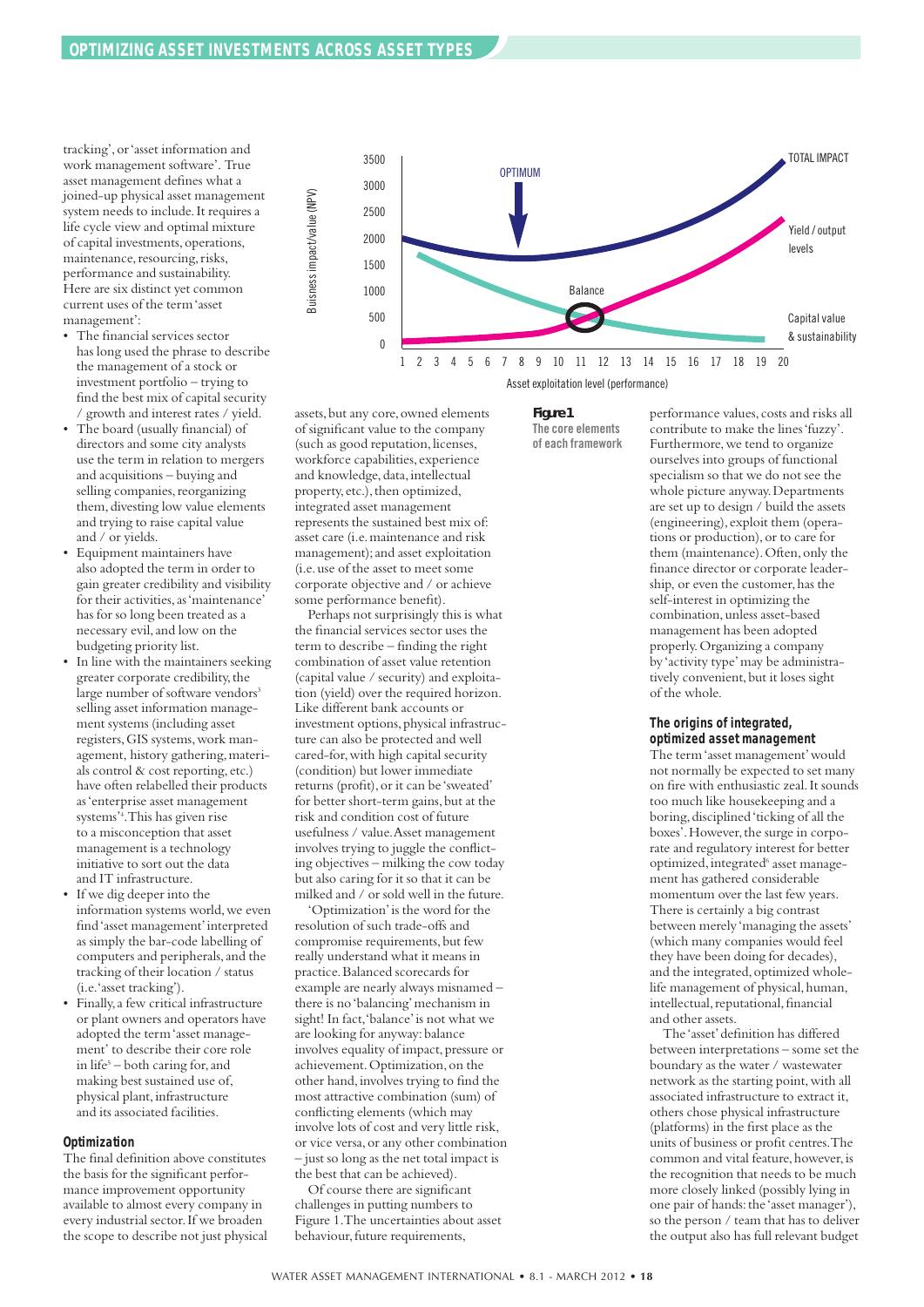decision making information:what is worth spending, when, to achieve / improve / sustain the performance. Any shared services or resources have to compete in an open market fashion for the attention and funding of the (asset) budget holders.

As defined in the specification PAS 55:2008, the optimal management of physical assets is: systematic and coordinated activities and practices through which an organization optimally and sustainably manages its assets and asset systems, their associated performance,risks and expenditures over their life cycles for the purpose of achieving its organizational strategic plan. 7

The integrated asset management identifies a number of critical attributes that characterizes a joined-up and sustainable asset management system (Figure 2).

The seven key attributes of good practices in asset management are:

- Holistic:asset management must be cross-disciplinary, total value focused
- Systematic: rigorously applied in a structured management system
- Systemic: looking at assets in their system context,again for net, total value rather than component or localized goals
- Risk-based:incorporating risk appropriately into all decision making
- Optimal:seeking the best compromise between conflicting objectives, such as costs versus performance versus risk,or short-term versus longterm benefits
- Sustainable: plan must deliver optimal whole asset life cycles rather than artificial short-term

![](_page_18_Figure_11.jpeg)

*Figure 2* **The seven steps of asset management good practice**

results at the expense of longterm consequences

• Integrated:at the heart of good asset management lies the need to be joined-up.The total jigsaw puzzle needs to work as a whole – and this is not simply the 'sum of the parts'.

As infrastructure is built or rehabilitated, life-cycle cost analysis should be performed for all infrastructure systems to account for initial construction, operation,maintenance, environmental, safety and other costs reasonably anticipated during the life of the project, such as recovery after disruption from natural or manmade hazards.Additionally,owners of the infrastructure should be required to perform ongoing evaluations and maintenance to keep the system functioning at a safe and satisfactory level.Life-cycle cost analysis,ongoing maintenance, and planned renewal will result in more sustainable and resilient infrastructure systems and ensure they can meet the needs of future users.

#### **Problem overview**

As utilities across the United States have started to make advances towards a more risk-based approach to asset renewal forecasting, two challenges have arisen: the lack of reliable, local data on the expected lives of assets;and the need to effectively coordinate with the plans of other departments (e.g., streets, gas, electric, optic cable) to maximize the cost-effectiveness of asset renewal efforts.

Of course,'linear'assets are not as simple as discrete location sites, systems or resources. However, the fact that infrastructure is a network of wires,pipes or routes does not fundamentally change the requirement.The unit of performance delivery is still a compound system (of different component asset types working together), and the responsibilities for budget assignment need to be targeted in due proportion to the performance contribution that is possible.

#### **Research approach**

As part of this research,a pilot project will be identified and developed to represent the next steps for our industry towards more cost-effective, accurate, risk-based asset renewal planning.Specific benefits of these efforts are expected to include:

- Cross-departmental asset management strategy
- Use of locally-generated deterioration curves rather than industry standard curves
- Renewal forecasts integrated and optimized in consideration of other asset repair plans
- More accurate risk-based asset renewal forecasts and budget planning
- Lower overall costs and reduced construction inconvenience for customers
- Effective tools for communicating collection system risks to decision makers
- Model for more effective data utilization and improved capital improvement programme (CIP) project prioritization

In this pilot project at a municipal utility, over a five square mile (8km<sup>2</sup>) area the assets of pavements, the water collection system and the water distribution system are focused on.

Three Optimization Models (ex: Fuzzy,Markovian,Artificial Neural) will be developed and results will be analyzed, compared and documented, whilst a 50-year asset renewal cost forecasting will also be developed.The three scenarios that will be developed are 'do nothing','budget constraint'and 'risk constraint'.

A truly asset-centred business model has not yet been widely recognized or adopted in the utilities – most are still thinking in terms of'the asset'as the entire infrastructure / network and continue to divide responsibilities by asset type (e.g. electrical protection equipment,signaling or wastewater treatment) rather than units of performance-boundaried system (e.g.source-to-tap water catchment area or primary trunk route).At senior management levels, the adoption of an'asset management' model has been interpreted to mean a new mix of functional responsibilities. This does at least emphasize the need for directional thinking on a more global scale (what is worth doing, where, when and why), not just delivery efficiency (doing the same thing quicker, cheaper).●

#### **References**

*<sup>1</sup> Report Card forAmericas Infrastructure 2009, www.asce.org/reportcard/2009/grades.cfm <sup>2</sup> PAS-55 - asset management:concepts and*

*practices by JohnWoodhouse*

*<sup>3</sup> Optimized asset performance using integrated enterprise asset management (SAP Software): www.sap.com/malaysia/about/events/summit0 8/Assets/Presentation*

*<sup>4</sup> IBM:Asset Management – managing all your assets on a single platform:www-01.ibm.com/ software/tivoli/solutions/asset-management <sup>5</sup> US EPAAsset Management:A Best Practices Guide:www.epa.gov/safewater/smallsystems/ pdfs/guide\_smallsystems\_assetmanagement\_best practices.pdf*

- *<sup>6</sup> PAS 55Asset Management:*
- *http://pas55.net/features.asp 7 The IAM –The Institute ofAsset Management:www.theiam.org*